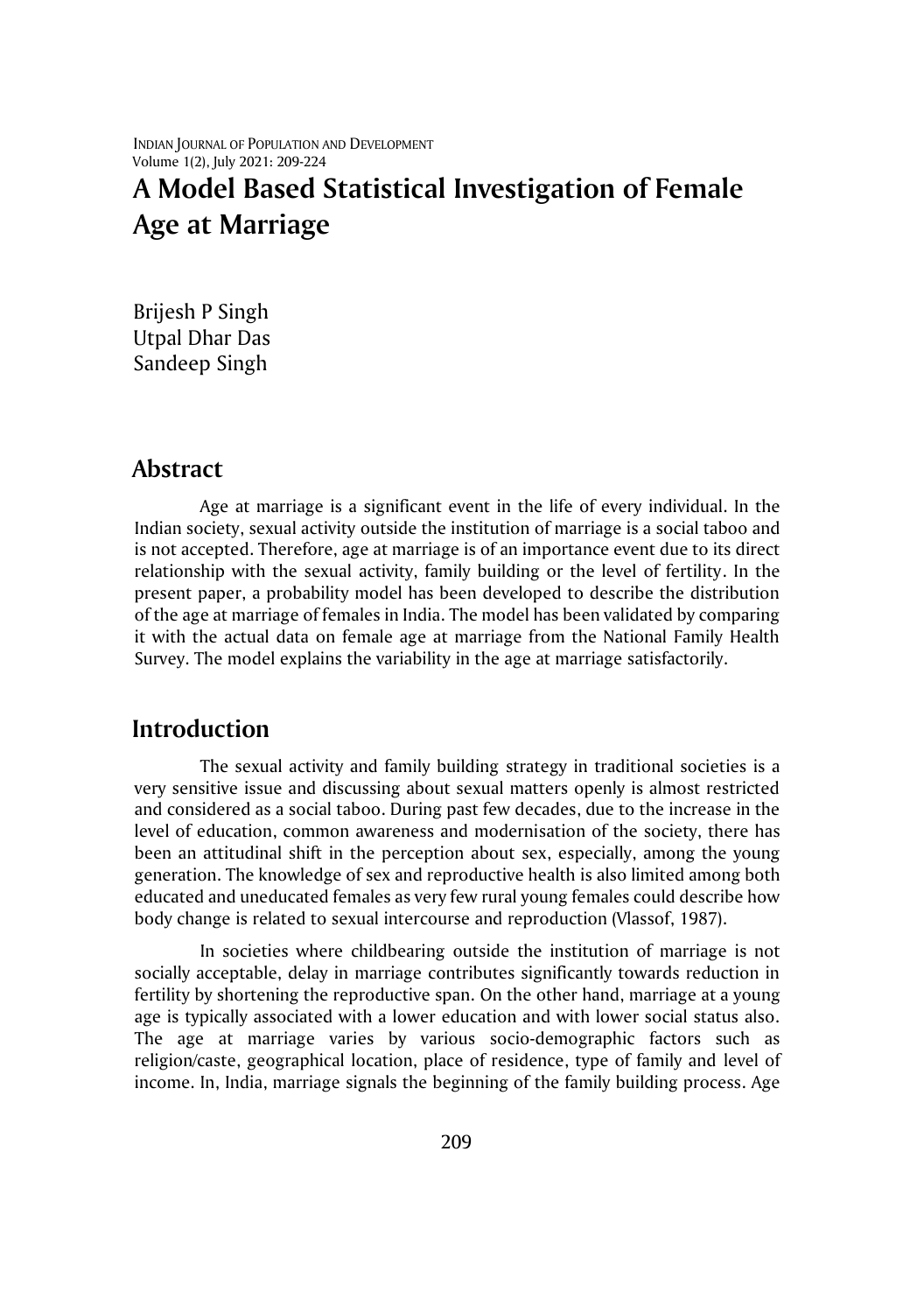at marriage is also an important indicator of women's status because of its role in determining fertility level and improving health of women and children.

There are many studies on the differentials and determinants of age at marriage in India (Agarwal, 1962; Talwar, 1967; Krishnan, 1971; Malaker, 1987). In addition, probability models have been used to describe the distribution of females according to their age at marriage. Nydell (1924) has used the lognormal distribution to explain the age at marriage. Hyrenius and others (1967) have proposed logistic curve to graduate the number of females at different age at marriage. Coale (1971) has shown that the risk of first marriage for the standard population is very closely fitted by a double exponential function while Coale and McNeil (1972) have shown that the distribution of females by the age at marriage can be approximated very closely by the limiting distribution of the convolution of an infinite number of (normalised) exponentially distributed components, and that an equally good fit is obtained by the convolution of a finite number of the exponential components plus an additional Normal distribution. Malaker (1985) has observed that Coale and McNeil model failed to describe the Indian data. Hernes (1972) has fitted the Gompertz curve for US female age at marriage. According to Henry (1972), mates are not selected from country level marriage market, however, there exists a smaller circle of mates with homogeneous characteristics. McFarland (1972, 1975) has given "Iterative Adjustment Model" for marriage formation. Both Henry (1972) and McFarland (1972) have offered numerical procedures to be applied on the matrix of marriage data, but they have not given any algebraic form. Hill (1977) has used a simple polynomial to describe the marriage data. Rodriquez and Trussell (1980) have used a linear function of logarithm of standard Gamma function. Islam (1984) suggests modified exponential curve to describe the age pattern of proportion of never married females. Singh and others (1986) have refined the model proposed by Mishra (1979) and applied the refined model to describe the marriage data of Varanasi females. Diekman (1989) has used two-parameter log-logistic distribution for describing the US and German data. Mitter (1989) has used a convolution of normal and exponential distributions to understand the pattern of age at marriage. Nath and Talukdar (1992) have used Type-I extreme value distribution to describe the female age at marriage data from Assam.

Most of the models of describing the distribution of females by age at marriage discussed above are complex and contain many parameters. They have also not been found to be universally applicable. Verma and Pathak (2001) used a model for age at marriage, which was used for estimating the adolescent sterility among married females by Pathak and Prashad (1978). The model gives poor fit particularly for higher age at marriage due to the age heaping in the data. The age misreporting and digit preference complicate the model for describing the distribution of the age at marriage. To problem has been resolved to some extent by combining two consecutive age groups. Singh and others (2004) have proposed a discrete probability model (displaced negative binomial distribution) and have found that the model is suitable for describing the distribution of the age at marriage of females. Singh and others (2015) have discussed an alternative procedure to estimate the parameters of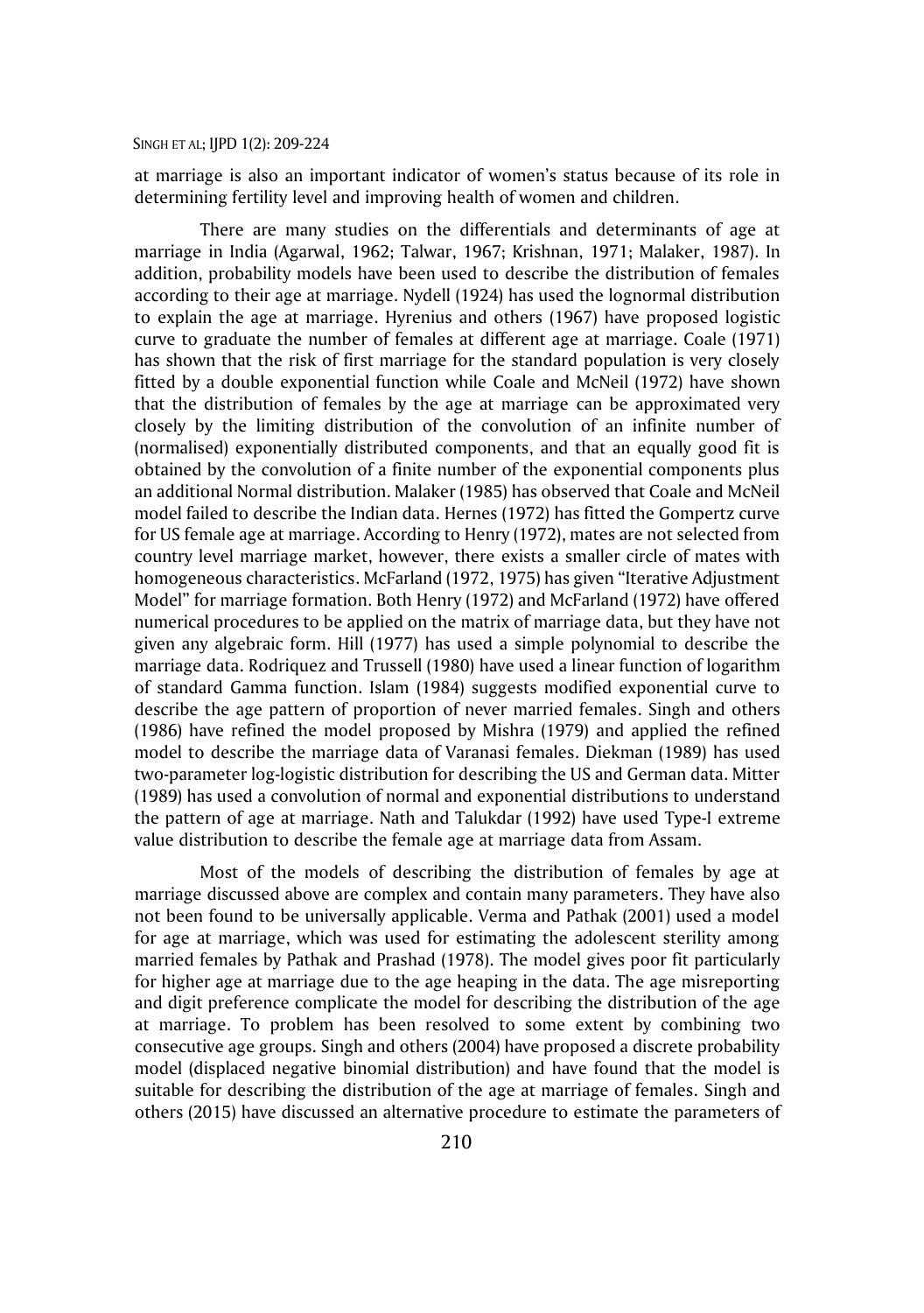the above model. Alho (2016), on the other hand, has proposed a model in the stochastic form that has been defined in terms of rates and continuous time. On the other hand, the models proposed by Matthews and Garenne (2013a; 2013b) are deterministic, described in terms of counts and discrete time.

This paper has two objectives. The first objective is to analyse the pattern of female age at marriage in India. The second objective of the paper is to develop a suitable probability model that describes the distribution of the females by their age at marriage. The probability model so developed has been fitted using the data on female age at marriage available through the National Family Health Survey to examine the validity of the model.

# **Probability Distribution of the Age at Marriage**

The female age at marriage is a continuous variable and it occurs after a certain age after the birth of the female. We assume that the age at marriage of a female is an independent and identically distributed (iid) random variable which follows an exponential distribution with a lower and an upper bound. There is very small probability of females marrying below a certain age. Similarly, there is very small probability of females marrying after a certain age so that these very small probabilities can be neglected. It is also well-known that the proportion of females marrying after a certain age decreases very rapidly after a certain age. Given these assumptions and considerations, the probability distribution of the female age at marriage may be modelled as

$$
F(x) = 1 - exp\left[\frac{-\lambda(x - \theta_1)}{(\theta_2 - x)}\right]; \theta_1 \le x \le \theta_2; \lambda > 0
$$
\n<sup>(1)</sup>

Where  $\vartheta_1$  is the lower bound and  $\vartheta_2$  is the upper bound of the female age at marriage.

The hazard rate function of model (1) is given by

$$
h(x) = \frac{d}{dx} \{-\ln[1 - F(x)]\} \text{ therefore } h(x) = \frac{\lambda(\theta_2 - \theta_1)}{(\theta_2 - x)^2}
$$
 (2)

The hazard rate is an increasing function of *x* during the interval,  $\vartheta_1 \le x \le \vartheta_2$  which means that the proportion of females getting married at higher ages is small. The probability density function of the model (1) is given by

$$
f(x) = \frac{\lambda(\theta_2 - \theta_1)}{(\theta_2 - x)^2} \left[ \exp\left\{ \frac{-\lambda(x - \theta_1)}{(\theta_2 - x)} \right\} \right]; \theta_1 \le x \le \theta_2; \lambda > 0
$$
\n(3)

The *r* th moment of the distribution (1) is given by

$$
E[X^r] = \int_{\theta_1}^{\theta_2} x^r \frac{\lambda(\theta_2 - \theta_1)}{(\theta_2 - x)^2} e^{-\frac{\lambda(x - \theta_1)}{(\theta_2 - x)}} dx \tag{4}
$$

Let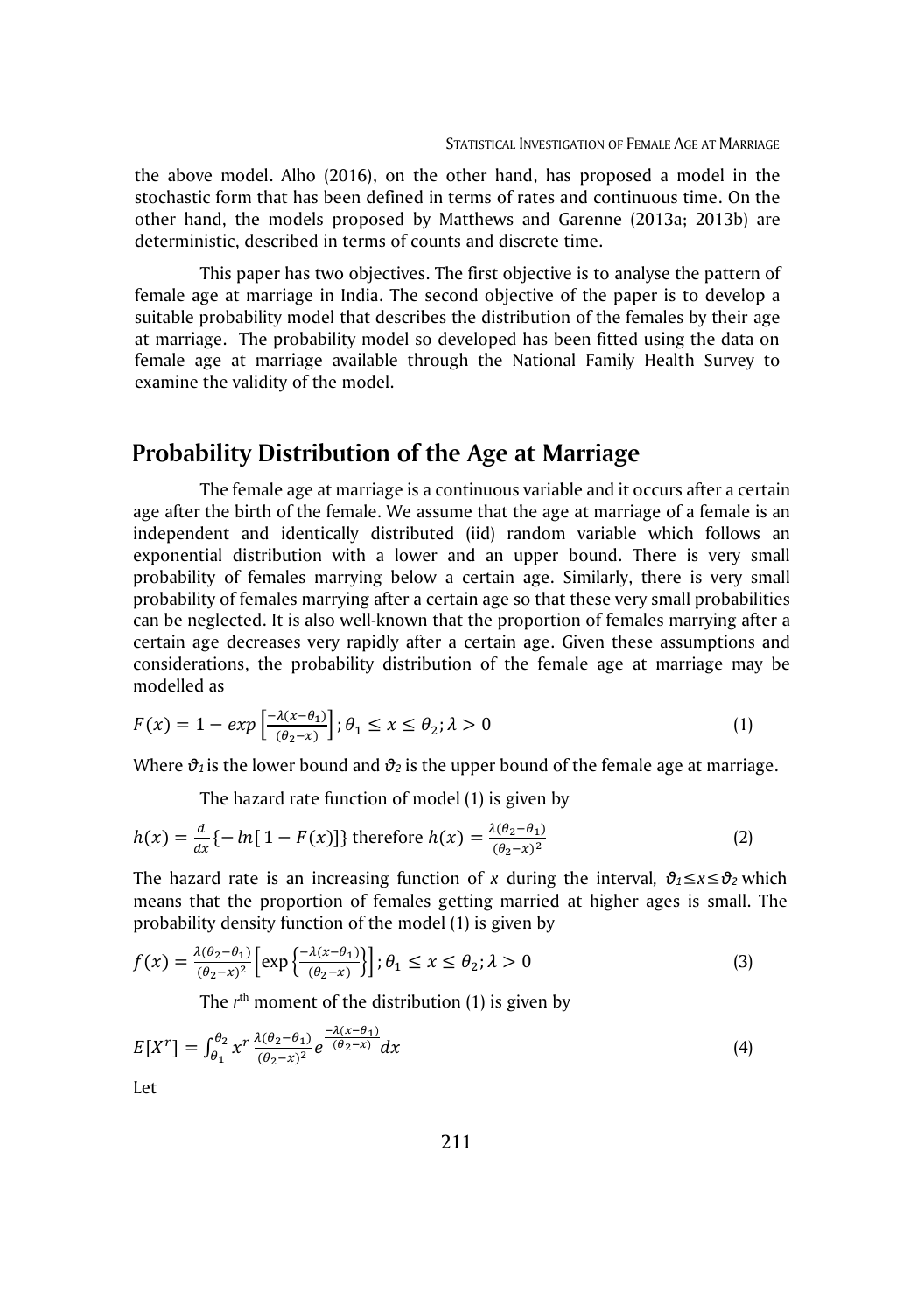$$
\frac{\lambda(x-\theta_1)}{(\theta_2-x)} = z \Rightarrow \frac{\lambda(\theta_2-\theta_1)}{(\theta_2-x)^2} dx = dz
$$

It is obvious that if  $x \in (\vartheta_1, \vartheta_2)$  then  $z \in (0, \infty)$ .

Also, we have

$$
\frac{x-\theta_1}{\theta_2-x} = \frac{z}{\lambda} \Rightarrow x = \frac{z\theta_2 + \lambda\theta_1}{z+\lambda}, \text{ therefore,}
$$
\n
$$
E[X^r] = \int_0^\infty \left(\frac{z\theta_2 + \lambda\theta_1}{z+\lambda}\right)^r \frac{\lambda(\theta_2 - \theta_1)}{(\theta_2 - x)^2} e^{\frac{-\lambda(x-\theta_1)}{(\theta_2 - x)}} dx
$$
\n
$$
\Rightarrow \int_0^\infty \left(\frac{z\theta_2 + \lambda\theta_1}{z+\lambda}\right)^r e^{-z} dz = \int_0^\infty \left(\theta_2 + \frac{\lambda(\theta_1 - \theta_2)}{z+\lambda}\right)^r e^{-z} dz
$$
\n
$$
\Rightarrow \int_0^\infty \sum_{k=0}^r \binom{r}{k} \theta_2^{r-k} \left(\frac{\lambda(\theta_1 - \theta_2)}{z+\lambda}\right)^k e^{-z} dz = \sum_{k=0}^r \binom{r}{k} \theta_2^{r-k} [\lambda(\theta_1 - \theta_2)]^k \int_0^\infty \frac{e^{-z}}{(z+\lambda)^k} dz
$$
\n(6)

Let  $z + \lambda = l$  so that  $z = l - \lambda$  and  $dz = dl$ . Now

$$
\int_0^\infty \frac{e^{-z}}{(z+\lambda)^k} = \int_\lambda^\infty \frac{e^{-(l-\lambda)}}{l^k} dl = e^{\lambda} \int_\lambda^\infty \frac{e^{-l}}{l^k} dl \tag{7}
$$

If  $l = \lambda p$ , then  $\Rightarrow dl = \lambda dp$ , and for  $l = \lambda$ ,  $p = 1$  also for  $l = \infty$ ,  $p = \infty$ . Therefore, equation (7) can be written as

$$
\Rightarrow e^{\lambda} \int_1^{\infty} \frac{e^{-\lambda p}}{(p\lambda)^k} \lambda dp \Rightarrow \frac{e^{\lambda}}{\lambda^{k-1}} \int_1^{\infty} \frac{e^{-\lambda p}}{p^k} dp = \frac{e^{\lambda}}{\lambda^{k-1}} E_k(\lambda)
$$

Hence

$$
E[X^r] = \sum_{k=0}^r {r \choose k} \theta_2^{r-k} [\lambda(\theta_1 - \theta_2)]^k \frac{e^{\lambda}}{\lambda^{k-1}} E_k(\lambda)
$$
\n(8)

We know that

$$
E_0(\lambda) = \frac{e^{-\lambda}}{\lambda} \tag{9}
$$

and it can be easily obtained. However,  $E_1(\lambda)$ ,  $E_2(\lambda)$ , etc. require extensive computations which cannot be done manually.

Putting  $r=1$  in equation (8), we have first moment or arithmetic mean,

$$
E[X] = \theta_2 + \lambda(\theta_1 - \theta_2)e^{\lambda}E_1(\lambda)
$$
\n(10)

Putting *r*=2 in equation (8), we get the second moment

$$
E[X^{2}] = \theta_{2}^{2} + 2\theta_{2}[\lambda(\theta_{1} - \theta_{2})]e^{\lambda}E_{1}(\lambda) + (\theta_{1} - \theta_{2})^{2}\lambda e^{\lambda}E_{2}(\lambda)
$$
\n(11)

Using (10) and (11), we can get the variance.

The parameters of the model can be obtained through the method of maximum likelihood. The likelihood function of the model is given by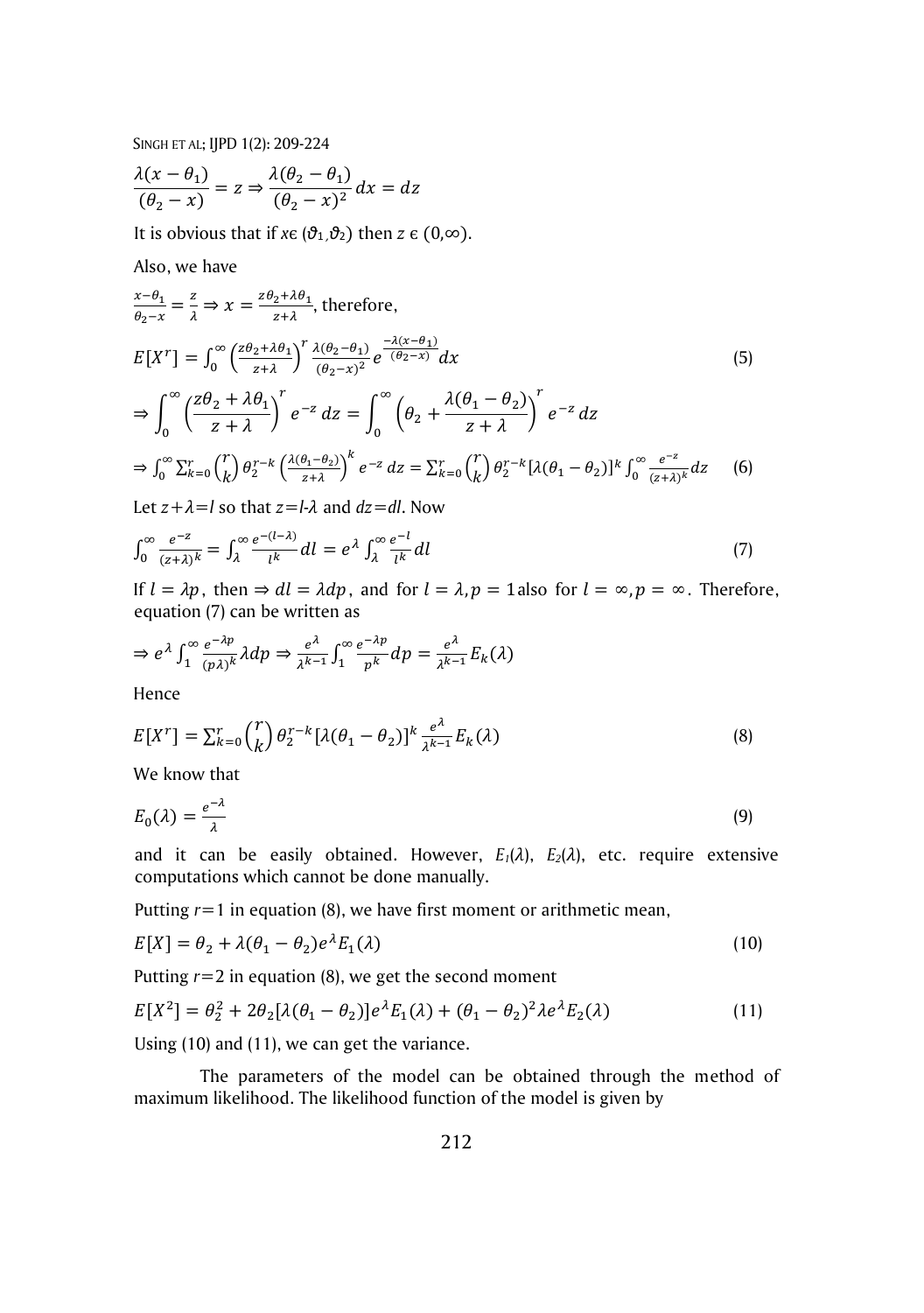STATISTICAL INVESTIGATION OF FEMALE AGE AT MARRIAGE

$$
L = \prod_{i=1}^{n} \frac{\lambda(\theta_2 - \theta_1)}{(\theta_2 - x_i)^2} \left[ \exp\left\{ \frac{-\lambda(x_i - \theta_1)}{(\theta_2 - x_i)} \right\} \right]
$$
(12)

$$
=\exp\left[-\lambda\sum_{i=1}^{n}\left(\frac{\chi_{i}-\theta_{1}}{\theta_{2}-\chi_{i}}\right)\right]\lambda^{n}\left(\theta_{2}-\theta_{1}\right)^{n}\prod_{i=1}^{n}\frac{1}{\left(\theta_{2}-\chi_{i}\right)^{2}}
$$
\n(13)

and the log likelihood is

$$
LL = -\lambda \sum_{i=1}^{n} \left( \frac{x_i - \theta_1}{\theta_2 - x_i} \right) + n \ln \lambda + n \ln(\theta_2 - \theta_1) + \sum_{i=1}^{n} \ln \left[ \frac{1}{(\theta_2 - x_i)^2} \right] \tag{14}
$$

Now, differentiating with respect to  $\,\lambda\,$  we get

$$
\frac{\partial \ln \lambda}{\partial \lambda} = -\sum_{i=1}^{n} \left( \frac{x_i - \theta_1}{\theta_2 - x_i} \right) + \frac{n}{\lambda} = 0
$$
\n(15)

$$
\Rightarrow \frac{n}{\lambda} = \sum_{i=1}^{n} \left( \frac{x_i - \theta_1}{\theta_2 - x_i} \right) \Rightarrow \hat{\lambda} = \frac{n}{\sum_{i=1}^{n} \left( \frac{x_i - \theta_1}{\theta_2 - x_i} \right)}
$$
(16)

The application of the model requires setting up lower bound ( $\vartheta_1$ ) and upper bound (*θ*2) of the female age at marriage. In case of female age at marriage less than the lower bound the model will give a negative estimate of  $\lambda$ . Similarly, if the upper bound is lower than the maximum female age at marriage, the model will give a negative estimate of  $\lambda$ . It is, therefore, necessary to fix the lower and upper bounds of the female age at marriage. We assume that the lower bound of the model is the female age at menarche. On the other hand, the upper bound of the model can be set to be equal to or more than the maximum reported female age at marriage.

The goodness of fit of the model can be tested through the K-S test of goodness of fit which is a [nonparametric test](https://en.wikipedia.org/wiki/Nonparametric_statistics) of the equality of onedimensional [probability distributions](https://en.wikipedia.org/wiki/Probability_distribution) (Kolmogorov, 1933; Smirnov, 1933). This test is based on the empirical cumulative distribution function (ECDF). Given N ordered data points  $X_1, X_2, ..., X_N$ , the ECDF is defined as

$$
E_N = \frac{n(i)}{N} \tag{17}
$$

where  $n(i)$  is the number of points less than  $X_i$  and  $X_i$  are ordered from the smallest to the largest value. Equation (17) is a step function that increases by 1/N at the value of each ordered data point. The K-S test of goodness of fit is based on the maximum distance between observed and expected distributions. It is defined as absolute maximum difference between observed and expected cumulative distributions, or

$$
D = \max_{1 \le i \le N} \left| F(X_i) - \frac{i}{N} \right|,\tag{18}
$$

where F is the theoretical cumulative distribution being tested which must be a continuous and must be fully specified (mean and standard deviation estimated from the data in a normal distribution). The hypothesis regarding the distributional form is rejected if *D* is greater than the critical value obtained from a table. At 5 per cent level of significance, the critical value of *D* large sample is obtained by  $1.36/\sqrt{N}$ .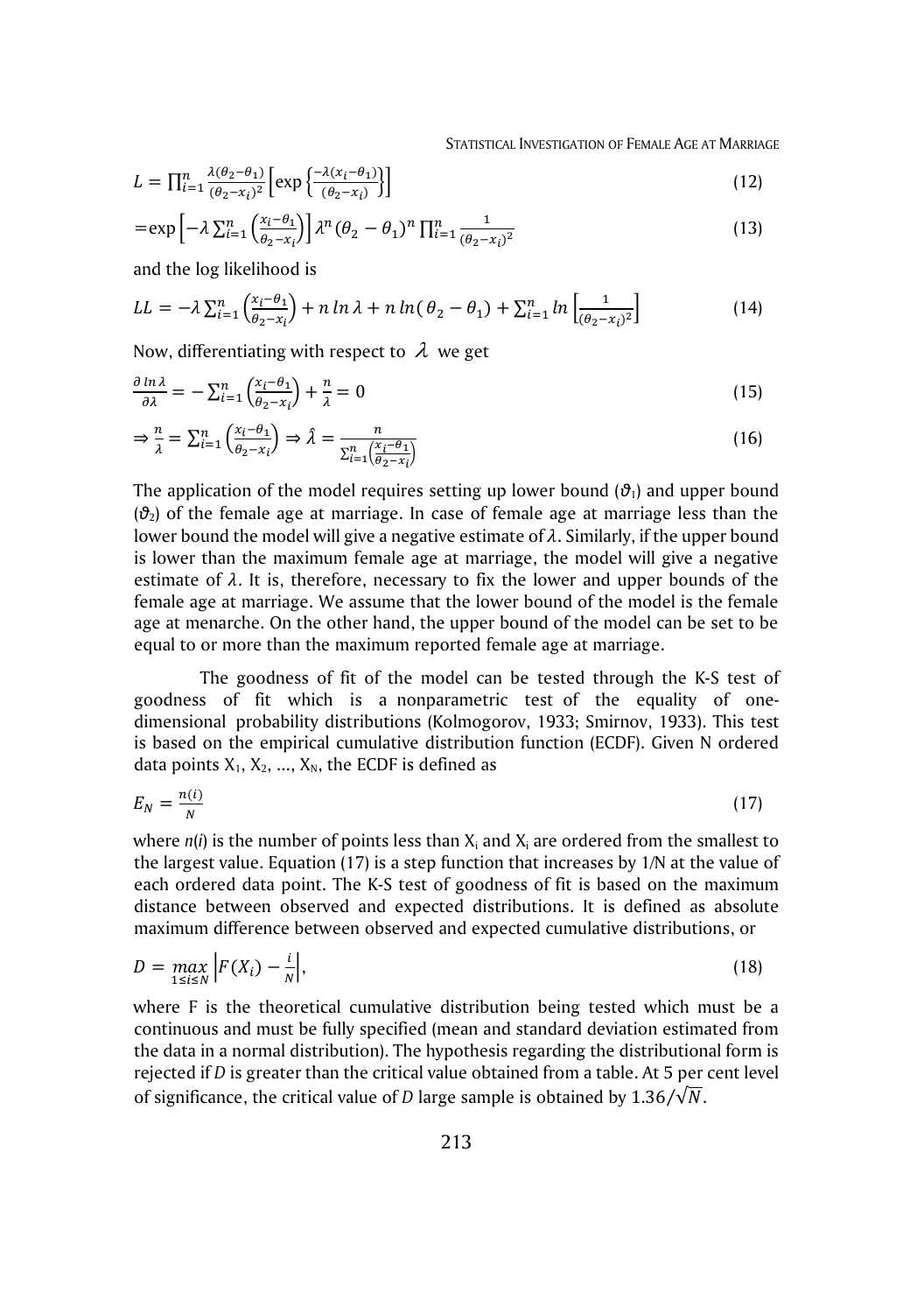# **Application of the Model**

We have applied the above model to analyse the distribution of female age at marriage in India and its constituent states based on the data available through different rounds of the National Family Health Survey (NFHS). The NFHS programme has been initiated by the Government of India, Ministry of Health and Family Welfare. The International Institute of Population Sciences, Mumbai is responsible for organising the survey. The first round of NFHS was carried out in 1992-93 and the fifth and the latest round was carried out in 2019-21. The present analysis is based on the data available from the first and the fourth round (2015-16) of NFHS. During the first round of NFHS, information about the age at marriage was collected from 3034 currently married women aged 15-49 years. During the fourth round of NFHS, information about the age at marriage was collected from 26534 currently married women aged 15-49 years. The lower and upper bounds of the model have been taken as 12 years and 35 years respectively. The data available from NFHS suggest that the proportion of females getting married after 35 years of age was very small so that these women were excluded from the analysis. Similarly, the proportion of females getting married before 12 years of age has also been found to be very small.

The estimate of the parameter  $\lambda$  of the model depends upon the lower and upper bounds of the model chosen in advance. Alternative values of the lower and the upper bounds of the model can be chosen depending upon the reported data. For the given values of the lower and the upper bounds of the model, the value of  $\lambda$  the positive skewness in the distribution of the age at marriage. This implies that the higher the value of  $\lambda$  the low the mean age at marriage or the mean age at marriage is less than the median age at marriage. It is also obvious that  $\lambda$  will be large only when  $(\vartheta_2 x_i) > (x_i - \vartheta_1)$ . On the other hand, a small value of  $\lambda$  implies that the distribution of age at marriage is negatively skewed which implies high mean age at marriage or the mean age at marriage is higher than the median age at marriage. In other words, there is inverse relationship between  $\lambda$ , the parameter of the model and the mean age at marriage. A decrease in the parameter  $\lambda$  over time implies an increase in the mean age at marriage whereas an increase in the parameter  $\lambda$  implies a decrease in the mean age at marriage. In Uttar Pradesh, the parameter  $\lambda$  decreased from 4.002 in 1992-93 to 2.407 in 2015-16 according to NFHS which means that the female age at marriage in the state has increased over time. Based on the data available from the first round of NFHS, the female mean age at marriage in Uttar Pradesh was 15.9 years in 1992-93 which increased to 17.47 years in 2015-16.

We have first fitted the model to the distribution of female age at marriage in Uttar Pradesh to examine the suitability of the model in describing the distribution of female age at marriage using the data from the first (1992-93) and the fourth round (2015-16) of NFHS. Table 1 presents the results of fitting the model to the data from Uttar Pradesh. The maximum absolute difference (K-S test value) between the observed and expected vales of the cumulative probability of marriage up to a certain age is estimated to be 0.073 for 1992-93. Similarly, the maximum absolute difference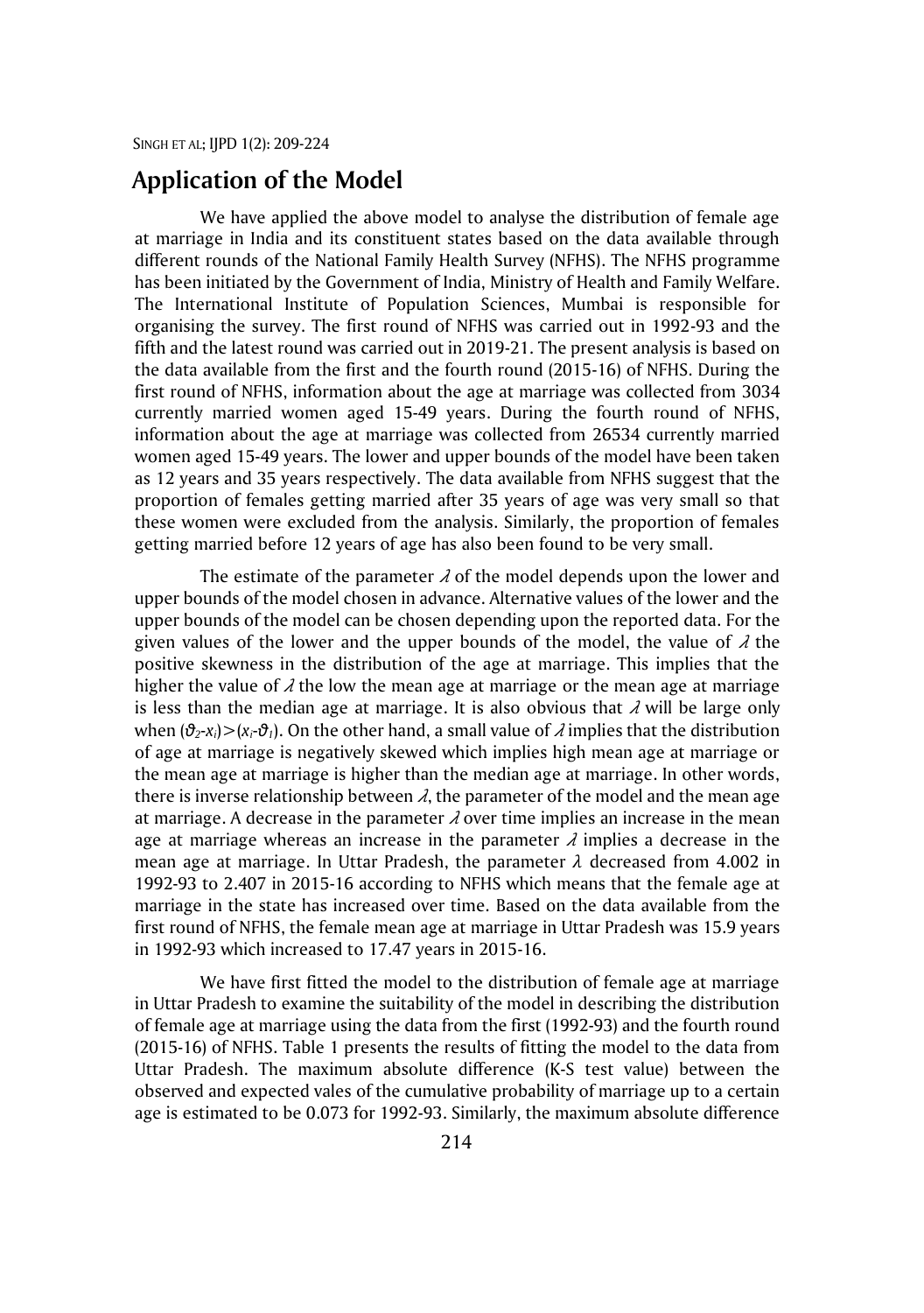for the period 2015-16 is estimated to be and 0.117. These values suggest that the model proposed in this paper provides a very good fit to the observed data. This is also confirmed with the mean age at marriage.

| Female age at marriage       |          | 1992-93  |          | 2015-16  |  |  |  |
|------------------------------|----------|----------|----------|----------|--|--|--|
| (years)                      | Observed | Expected | Observed | Expected |  |  |  |
| $12 - 14$                    | 0.207    | 0.166    | 0.100    | 0.104    |  |  |  |
| $14 - 16$                    | 0.524    | 0.451    | 0.310    | 0.303    |  |  |  |
| $16 - 18$                    | 0.743    | 0.671    | 0.566    | 0.488    |  |  |  |
| 18-20                        | 0.884    | 0.826    | 0.768    | 0.652    |  |  |  |
| 20-22                        | 0.953    | 0.924    | 0.882    | 0.788    |  |  |  |
| 22-24                        | 0.976    | 0.974    | 0.939    | 0.890    |  |  |  |
| 24-26                        | 0.991    | 0.994    | 0.971    | 0.956    |  |  |  |
| 26-28                        | 0.995    | 0.999    | 0.985    | 0.989    |  |  |  |
| 28-30                        | 0.997    | 1.000    | 0.993    | 0.999    |  |  |  |
| 30-32                        | 0.999    | 1.000    | 0.997    | 1.000    |  |  |  |
| 32-34                        | 1.000    | 1.000    | 1.000    | 1.000    |  |  |  |
| Mean age at marriage         | 15.90    | (15.87)  | 17.47    | (17.67)  |  |  |  |
| λ                            |          | 4.002    | 2.407    |          |  |  |  |
| Value of K-S test            |          | 0.073    | 0.117    |          |  |  |  |
| Course Authors' coloulations |          |          |          |          |  |  |  |

Table 1: Observed and estimated cumulative probability female marriage at specific ages in Uttar Pradesh, 1992-93 and 2015-16.

Source: Authors' calculations

Figure 1 shows the observed and the fitted cumulative probability of distribution of age at marriage of females in age in Uttar Pradesh. The figures again confirm that the model proposed in this paper describes the distribution of the age at marriage of females quite satisfactorily. There, however, appears some deviation between the observed and fitted values of the cumulative probability of marriage by age in the middle ages of the reproductive period. This difference is comparatively narrower in 1992-93 than in 2015-16. One possible reason for the difference between the observed and estimated cumulative probability of female marriage by age may be the errors associated with the reporting of the age at marriage of females in the household surveys and in population census. It is well known that reported age at marriage of females in the household surveys as well as in population census is associated with many errors. These include, among others, recall lapse, especially in older illiterate women and errors associated with digit preference. In India, marriage of females at age less than the minimum legal age at marriage is prohibited by law and is subject to litigation. In such a scenario, there is also a strong probability that the respondents during the household surveys may not be reporting the correct age at marriage females, especially when the female has got married before reaching the minimum legal age at marriage. It is obvious from figure 1 that the model proposed here can be used for ironing out the errors associated with the reported age at marriage of females.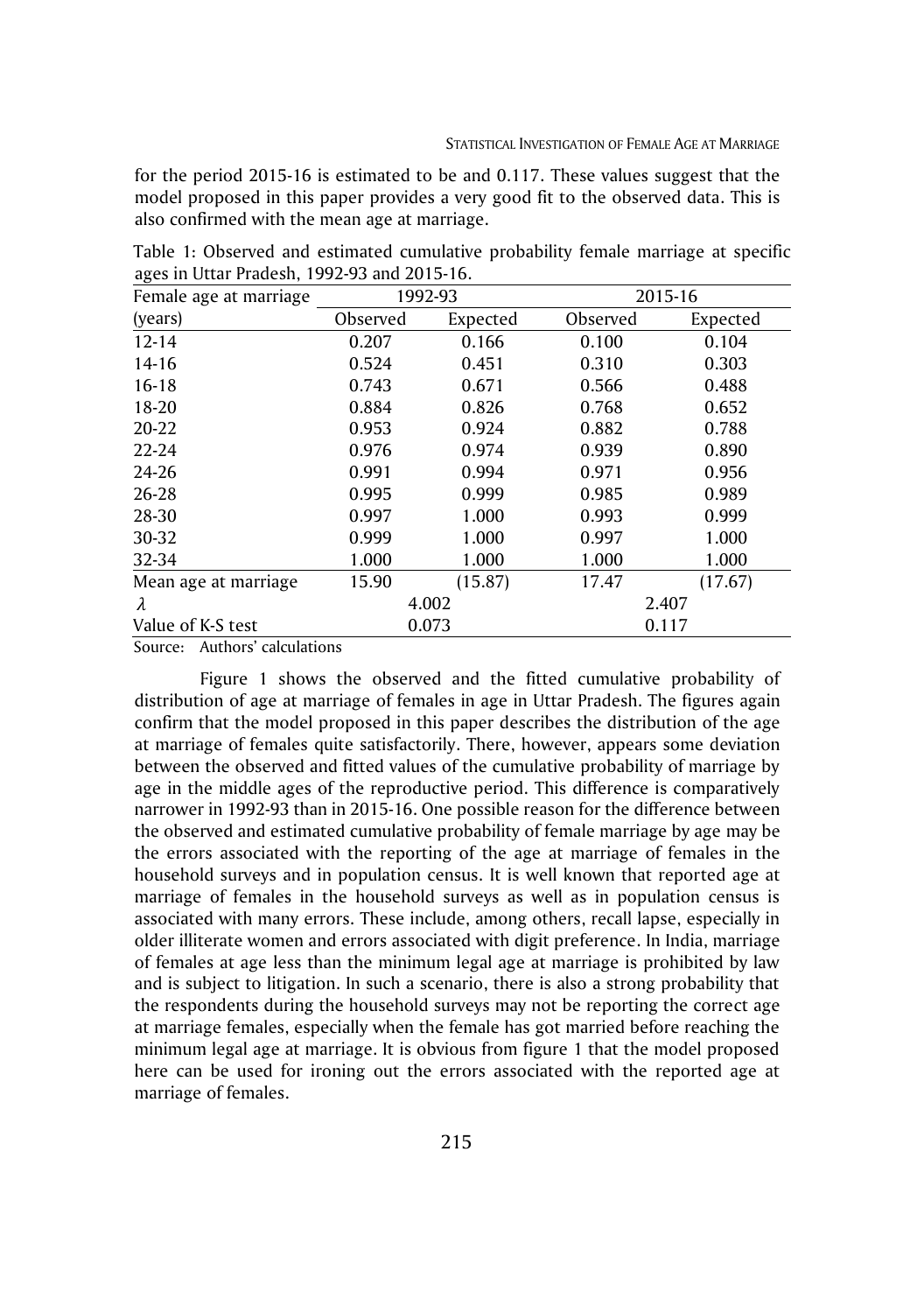

Figure 1: Observed and fitted values of cumulative probability of female age at marriage by age, Uttar Pradesh.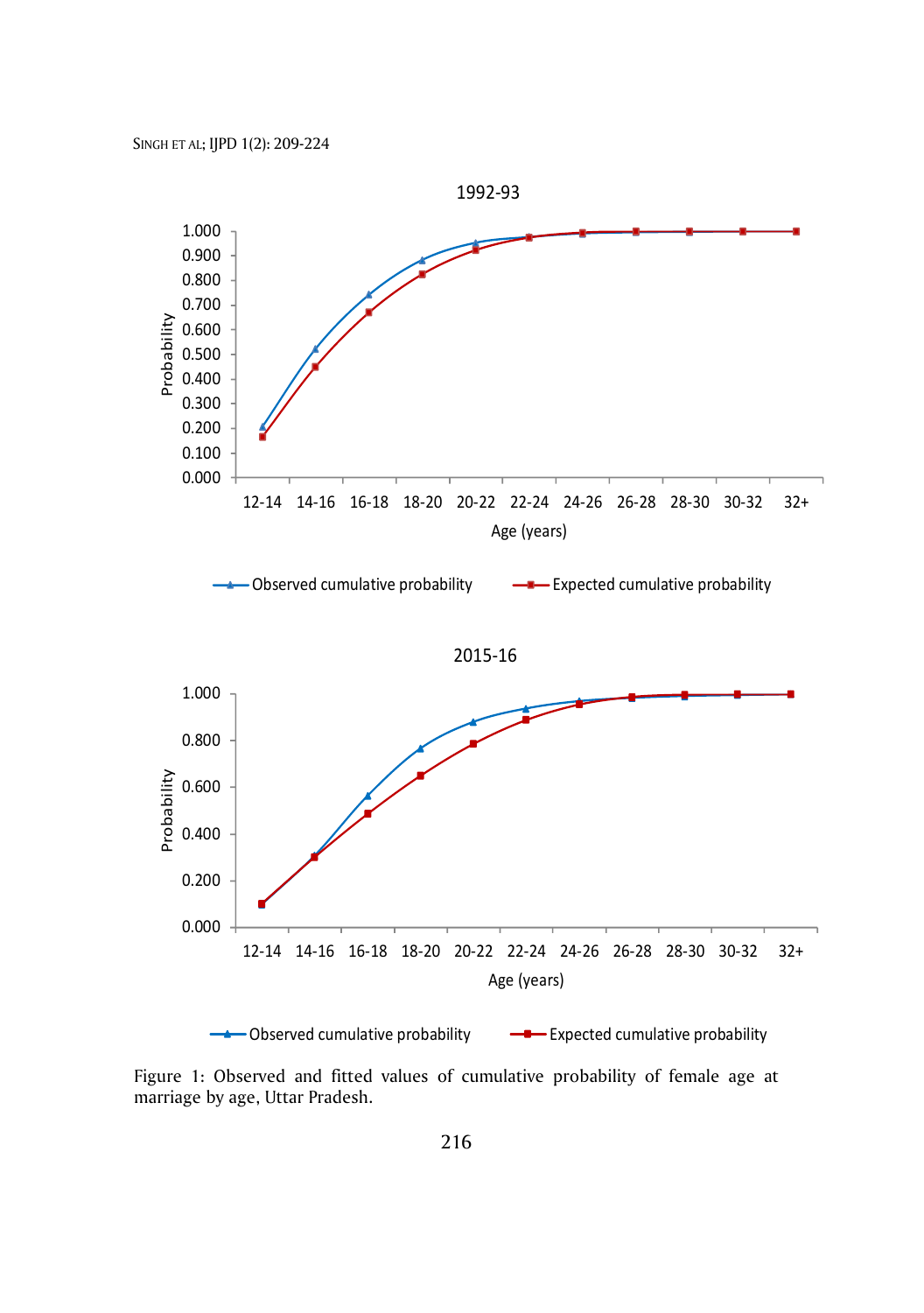| <b>States</b>  |       |       | 1992-93 |       |                           |       |       |                      | 2015-16 |       |       |       |
|----------------|-------|-------|---------|-------|---------------------------|-------|-------|----------------------|---------|-------|-------|-------|
|                | λ     |       |         |       | λ<br>Mean age at marriage |       |       | Mean age at marriage |         |       |       |       |
|                | Urban | Rural | Total   | Urban | Rural                     | Total | Urban | Rural                | Total   | Urban | Rural | Total |
| India          | 1.789 | 2.815 | 2.334   | 18.44 | 16.72                     | 17.34 | 1.310 | 1.731                | 1.571   | 19.53 | 18.43 | 18.78 |
| Assam          | 1.527 | 2.712 | 2.044   | 18.65 | 16.91                     | 17.65 | 0.811 | 1.203                | 1.118   | 20.99 | 19.69 | 19.90 |
| Haryana        | 2.261 | 4.448 | 3.219   | 17.76 | 15.86                     | 16.61 | 1.634 | 1.980                | 1.838   | 19.40 | 18.58 | 18.88 |
| Punjab         | 1.885 | 2.175 | 2.085   | 19.39 | 18.54                     | 18.78 | 1.204 | 1.389                | 1.313   | 20.79 | 20.26 | 20.46 |
| Bihar          | 3.162 | 4.837 | 4.183   | 16.53 | 14.88                     | 15.37 | 2.246 | 2.558                | 2.509   | 17.61 | 17.13 | 17.19 |
| Madhya Pradesh | 2.598 | 4.830 | 3.812   | 16.69 | 15.13                     | 15.62 | 1.703 | 2.703                | 2.261   | 18.45 | 16.94 | 17.44 |
| Rajasthan      | 2.768 | 5.048 | 4.200   | 16.79 | 15.30                     | 15.67 | 1.824 | 2.700                | 2.355   | 18.57 | 17.23 | 17.64 |
| Uttar Pradesh  | 2.528 | 5.001 | 4.002   | 17.54 | 15.30                     | 15.90 | 1.844 | 2.759                | 2.407   | 18.50 | 17.05 | 17.47 |
| Gujarat        | 1.925 | 2.929 | 2.456   | 18.52 | 17.14                     | 17.65 | 1.351 | 1.764                | 1.574   | 19.62 | 18.60 | 19.01 |
| Maharashtra    | 2.352 | 4.448 | 3.081   | 17.68 | 15.60                     | 16.63 | 1.503 | 2.045                | 1.791   | 19.34 | 18.29 | 18.70 |
| Orissa         | 2.880 | 4.040 | 3.606   | 16.99 | 16.03                     | 16.32 | 1.311 | 1.653                | 1.566   | 19.71 | 18.92 | 19.09 |
| West Bengal    | 1.677 | 4.272 | 2.957   | 17.96 | 15.55                     | 16.24 | 1.416 | 2.394                | 1.983   | 18.97 | 17.45 | 17.90 |
| Andhra Pradesh | 3.059 | 5.249 | 4.195   | 16.69 | 14.98                     | 15.58 | 1.982 | 2.855                | 2.467   | 18.10 | 16.90 | 17.33 |
| Karnataka      | 2.289 | 3.599 | 2.971   | 18.04 | 16.24                     | 16.90 | 1.239 | 1.485                | 1.381   | 20.03 | 19.27 | 19.56 |
| Kerala         | 1.356 | 1.581 | 1.506   | 20.02 | 19.26                     | 19.49 | 1.091 | 1.049                | 1.065   | 20.97 | 21.06 | 21.02 |
| Tamil Nadu     | 1.711 | 2.804 | 2.316   | 18.62 | 17.09                     | 17.60 | 1.342 | 1.731                | 1.524   | 19.81 | 18.73 | 19.24 |

Table 2: Estimate of  $\lambda$  and implied female mean age at marriage in India and states, 1992-93 and 2015-16.

Source: Authors' calculations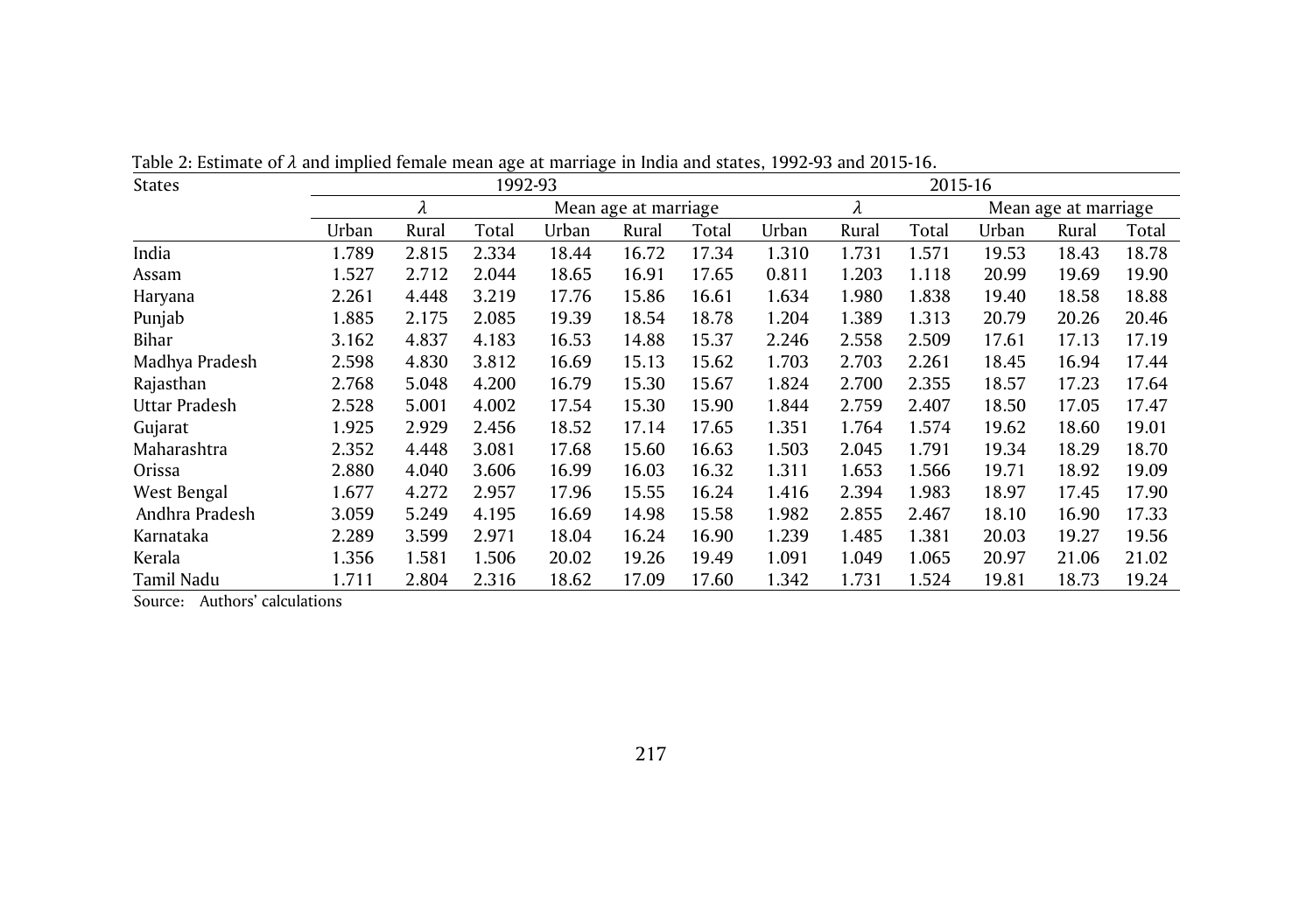Table 2 presents results of fitting the model to the data on female age at marriage for different states of the country for the total population and for rural and urban populations separately. The female mean age at marriage varies widely across the states of the country included in the analysis. The model suggests that the female mean age at marriage in 1992-93 was the lowest in Bihar followed by Andhra Pradesh, Madhya Pradesh, Rajasthan, and Uttar Pradesh. There are the states where the female mean age at marriage was less than 16 years and well below the national average. In 2015-16, the female mean age at marriage was less than the legal minimum age of female marriage in six states – Bihar followed by Andhra Pradesh, Madhya Pradesh, Uttar Pradesh, Rajasthan, and West Bengal. On the other hand, female mean age marriage was the highest in Kerala in both 1992-93 and 2015-16. In 1992-93, the female mean age at marriage was more than 18 years in only two states – Kerala and Punjab whereas, Kerala was the only state in 2015-16 where the female mean age at marriage was more than 21 years. Besides Kerala, the female mean age at marriage is estimated to be more than 20 years in Punjab in 2015-16.

The urban-rural difference in the female mean age at marriage is also revealing. In 1992-93, the female mean age at marriage in the urban areas of the country was more than 1.7 years higher than that in the rural areas. This difference has narrowed down to almost one year in 2015-16. Among different states, the urbanrural difference in the female mean age at marriage is estimated to be the widest in West Bengal but the narrowest in Kerala in 1992-93. In 2015-16 also the urban-rural difference in the female mean age at marriage was the widest in West Bengal but, the female mean at marriage in the rural areas of Kerala has been higher than that in the urban areas of the state. Kerala is the only state in the country where the female mean age at marriage appear to be higher than that in the urban areas. The decrease in the urban-rural gap in the female mean age at marriage between 1992-93 and 2015-16 has been the most rapid in Bihar followed by Haryana, Karnataka, and Maharashtra. By contrast, there has been virtually no change in the urban-rural difference in the female mean age at marriage in Madhya Pradesh during 1992 through 2016. In Rajasthan, Odisha, Punjab, and Gujarat also, there has been only a marginal decrease in the urban-rural difference in the female mean age at marriage.

The rate of increase in the female mean age at marriage in the rural areas of the country has been higher than that in the urban areas during the period under reference. In the rural areas of the country, the female mean age at marriage increased by more than 7 per cent per year between 1992-93 and 2015-16 whereas the rate of increase in the urban areas was less than 5 per cent per year. Similarly, the rate of increase in the rural female mean age at marriage has been higher than that in the urban areas in all states (Table 3). The most rapid increase in the female mean age at marriage is estimated in the rural areas of Karnataka during 1992-2016. By contrast, the rate of increase in the female mean age at marriage has been the slowest during this period in the urban areas of Kerala followed by Uttar Pradesh. In addition, the average annual rate of increase in the female mean age at marriage in the urban areas was less than 5 per cent per year in West Bengal, Bihar, and Gujarat. The decrease in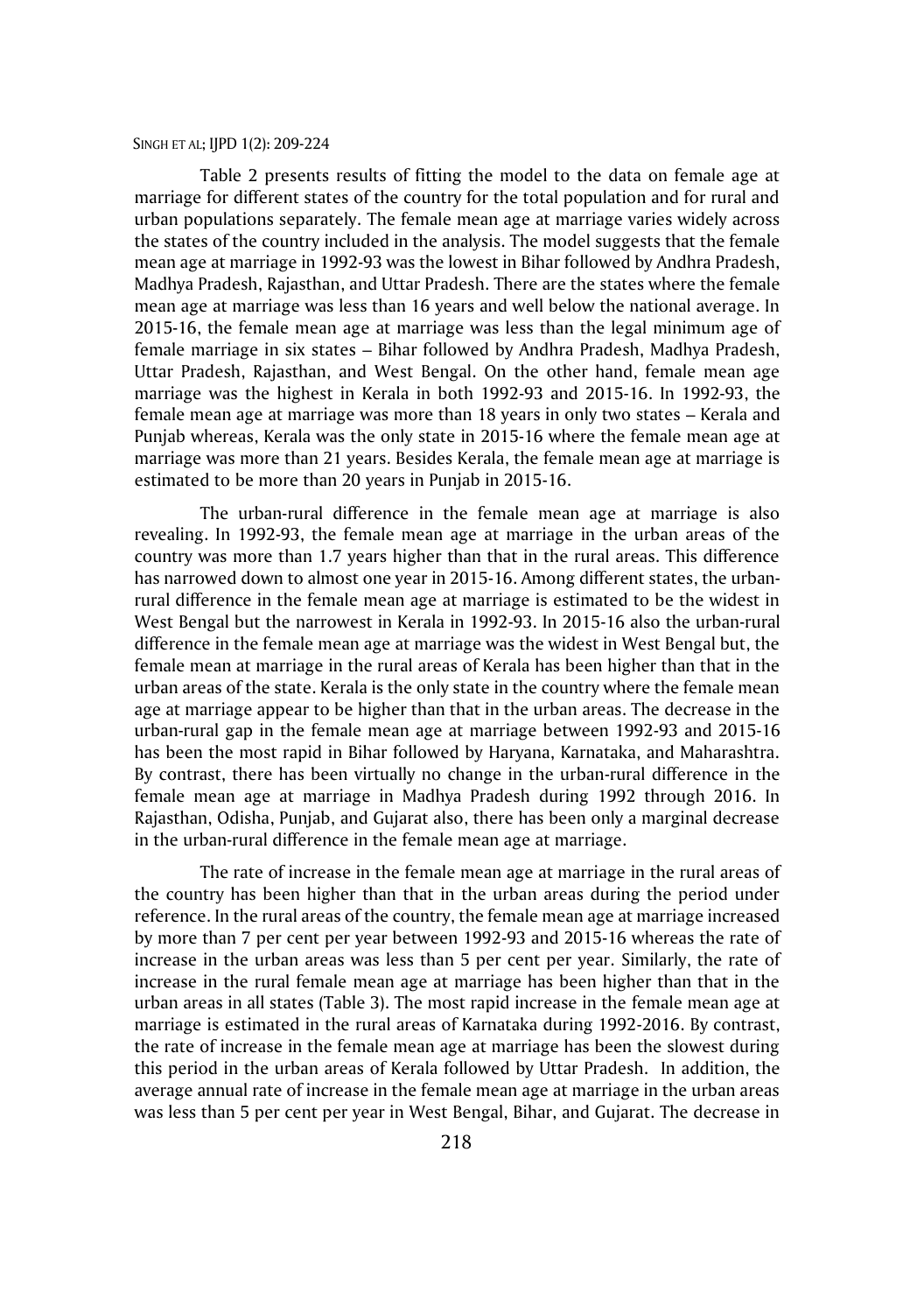the urban-rural difference in the female mean age marriage has primarily been due to the slow increase in the female mean age at marriage in the urban areas in all states.

| <b>States</b>  | Proportion (per cent) change between 1992-93 and 2015-16 |          |                      |       |       |       |  |
|----------------|----------------------------------------------------------|----------|----------------------|-------|-------|-------|--|
|                |                                                          | λ        | Mean age at marriage |       |       |       |  |
|                | Urban                                                    | Rural    | Total                | Urban | Rural | Total |  |
| India          | $-26.77$                                                 | $-38.51$ | $-32.69$             | 5.91  | 10.23 | 8.30  |  |
| Assam          | $-46.89$                                                 | $-55.64$ | $-45.30$             | 12.55 | 16.44 | 12.75 |  |
| Haryana        | $-27.73$                                                 | $-55.49$ | $-42.90$             | 9.23  | 17.15 | 13.67 |  |
| Punjab         | $-36.13$                                                 | $-36.14$ | $-37.03$             | 7.22  | 9.28  | 8.95  |  |
| Bihar          | $-28.97$                                                 | $-47.12$ | $-40.02$             | 6.53  | 15.12 | 11.84 |  |
| Madhya Pradesh | $-34.45$                                                 | $-44.04$ | $-40.69$             | 10.55 | 11.96 | 11.65 |  |
| Rajasthan      | $-34.10$                                                 | $-46.51$ | $-43.93$             | 10.60 | 12.61 | 12.57 |  |
| Uttar Pradesh  | $-27.06$                                                 | $-44.83$ | $-39.86$             | 5.47  | 11.44 | 9.87  |  |
| Gujarat        | $-29.82$                                                 | $-39.77$ | $-35.91$             | 5.94  | 8.52  | 7.71  |  |
| Maharashtra    | $-36.10$                                                 | $-54.02$ | $-41.87$             | 9.39  | 17.24 | 12.45 |  |
| Orissa         | $-54.48$                                                 | $-59.08$ | $-56.57$             | 16.01 | 18.03 | 16.97 |  |
| West Bengal    | $-15.56$                                                 | $-43.96$ | $-32.94$             | 5.62  | 12.22 | 10.22 |  |
| Andhra Pradesh | $-35.21$                                                 | $-45.61$ | $-41.19$             | 8.45  | 12.82 | 11.23 |  |
| Karnataka      | $-45.87$                                                 | $-58.74$ | $-53.52$             | 11.03 | 18.66 | 15.74 |  |
| Kerala         | $-19.54$                                                 | $-33.65$ | $-29.28$             | 4.75  | 9.35  | 7.85  |  |
| Tamil Nadu     | $-21.57$                                                 | $-38.27$ | $-34.20$             | 6.39  | 9.60  | 9.32  |  |

Table 3: Proportionate change in  $\lambda$  and the mean age at marriage of females in India and states.

Source: Authors' calculations.

Table 4 presents the observed and estimated cumulative probability of marriage up to a specified age for India and for its selected states during 2015-16. In India, according to NFHS, 90 per cent of females got married by 24 years of age in 2015-16 – 87 per cent in the urban areas and 91 per cent in the rural areas. This proportion, according to our model is 93 per cent – 88 per cent in the urban areas and 96 per cent in the rural areas. In Andhra Pradesh, Bihar, Madhya Pradesh, Odisha, Rajasthan, and Uttar Pradesh, at least 90 per cent females got married by 22 years of age. By contrast, only around 80 per cent of females got married by 24 years of age in Kerala whereas only around two-third of the females got married by 22 years of age. It is also clear from the table that in the rural areas, more females got married by 18 years of age as compared to females in the urban areas in the country and in all states. In the rural areas, at least 90 per cent of females got married by 20 years of age in Andhra Pradesh, Madhya Pradesh, Uttar Pradesh, and West Bengal. By contrast, in the rural areas of Assam, Bihar, Haryana, Maharashtra, Rajasthan and Tamil Nadu, at least 90 per cent females got married by 22 years of age only. The comparison of estimated cumulative probability of marriage by age with the observed cumulative probability of marriage by age again confirms the appropriateness of the proposed model in describing the distribution of females by age at marriage.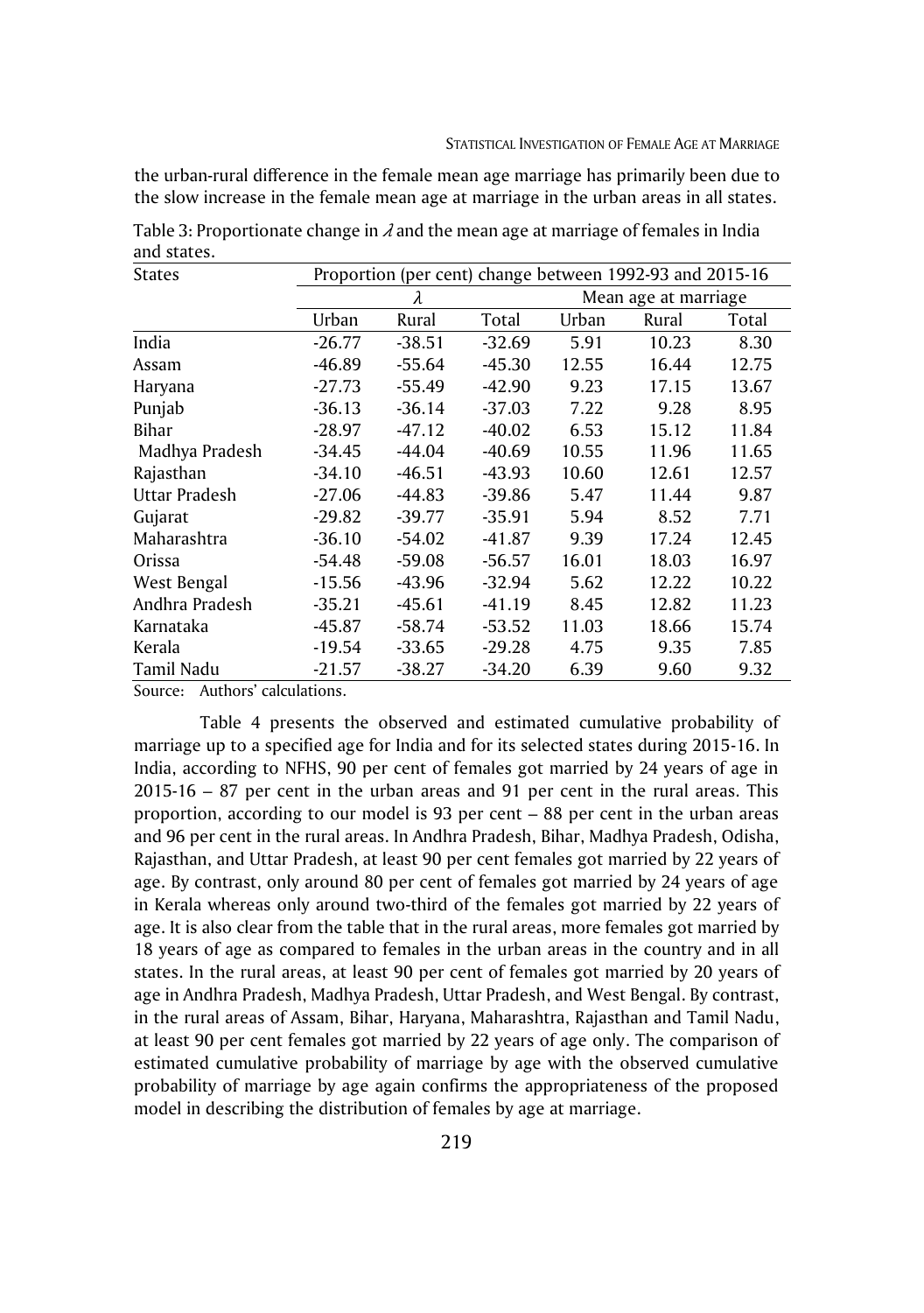| (years)<br>Observed<br>Estimated<br>Total<br>Urban<br>Urban<br>Rural<br>Rural<br>Total<br>Andhra Pradesh<br>16<br>0.39<br>0.51<br>0.47<br>0.34<br>0.45<br>0.41<br>18<br>0.69<br>0.50<br>0.63<br>0.60<br>0.74<br>0.58<br>20<br>0.65<br>0.73<br>0.76<br>0.87<br>0.83<br>0.78<br>22<br>0.86<br>0.94<br>0.78<br>0.89<br>0.85<br>0.91<br>24<br>0.93<br>0.97<br>0.96<br>0.88<br>0.96<br>0.93<br>Assam<br>16<br>0.21<br>0.27<br>0.26<br>0.16<br>0.22<br>0.21<br>18<br>0.37<br>0.45<br>0.25<br>0.35<br>0.33<br>0.46<br>20<br>0.52<br>0.35<br>0.47<br>0.45<br>0.63<br>0.61<br>22<br>0.65<br>0.75<br>0.74<br>0.46<br>0.60<br>0.58<br>24<br>0.75<br>0.84<br>0.83<br>0.59<br>0.73<br>0.70<br>Bihar<br>0.48<br>16<br>0.43<br>0.49<br>0.38<br>0.42<br>0.41<br>0.55<br>0.67<br>0.59<br>0.59<br>18<br>0.71<br>0.70<br>20<br>0.81<br>0.85<br>0.70<br>0.74<br>0.85<br>0.74<br>22<br>0.90<br>0.92<br>0.92<br>0.82<br>0.86<br>0.85<br>24<br>0.95<br>0.96<br>0.96<br>0.91<br>0.94<br>0.94<br>Gujarat<br>16<br>0.22<br>0.32<br>0.28<br>0.25<br>0.31<br>0.28<br>18<br>0.43<br>0.54<br>0.50<br>0.38<br>0.46<br>0.43<br>20<br>0.64<br>0.72<br>0.51<br>0.61<br>0.57<br>0.69<br>22<br>0.79<br>0.85<br>0.83<br>0.65<br>0.74<br>0.70<br>24<br>0.91<br>0.88<br>0.92<br>0.77<br>0.85<br>0.82<br>Haryana<br>16<br>0.21<br>0.28<br>0.25<br>0.29<br>0.34<br>0.32<br>18<br>0.44<br>0.43<br>0.53<br>0.50<br>0.50<br>0.48<br>20<br>0.65<br>0.75<br>0.71<br>0.58<br>0.65<br>0.62<br>22<br>0.88<br>0.72<br>0.76<br>0.82<br>0.85<br>0.78<br>24<br>0.92<br>0.94<br>0.93<br>0.83<br>0.88<br>0.87<br>Karnataka<br>0.27<br>16<br>0.23<br>0.29<br>0.23<br>0.27<br>0.25<br>0.41<br>0.35<br>0.41<br>18<br>0.48<br>0.45<br>0.39 | Age | Proportion of female married by age |      |      |      |      |      |  |  |
|---------------------------------------------------------------------------------------------------------------------------------------------------------------------------------------------------------------------------------------------------------------------------------------------------------------------------------------------------------------------------------------------------------------------------------------------------------------------------------------------------------------------------------------------------------------------------------------------------------------------------------------------------------------------------------------------------------------------------------------------------------------------------------------------------------------------------------------------------------------------------------------------------------------------------------------------------------------------------------------------------------------------------------------------------------------------------------------------------------------------------------------------------------------------------------------------------------------------------------------------------------------------------------------------------------------------------------------------------------------------------------------------------------------------------------------------------------------------------------------------------------------------------------------------------------------------------------------------------------------------------------------------------------------------------------|-----|-------------------------------------|------|------|------|------|------|--|--|
|                                                                                                                                                                                                                                                                                                                                                                                                                                                                                                                                                                                                                                                                                                                                                                                                                                                                                                                                                                                                                                                                                                                                                                                                                                                                                                                                                                                                                                                                                                                                                                                                                                                                                 |     |                                     |      |      |      |      |      |  |  |
|                                                                                                                                                                                                                                                                                                                                                                                                                                                                                                                                                                                                                                                                                                                                                                                                                                                                                                                                                                                                                                                                                                                                                                                                                                                                                                                                                                                                                                                                                                                                                                                                                                                                                 |     |                                     |      |      |      |      |      |  |  |
|                                                                                                                                                                                                                                                                                                                                                                                                                                                                                                                                                                                                                                                                                                                                                                                                                                                                                                                                                                                                                                                                                                                                                                                                                                                                                                                                                                                                                                                                                                                                                                                                                                                                                 |     |                                     |      |      |      |      |      |  |  |
|                                                                                                                                                                                                                                                                                                                                                                                                                                                                                                                                                                                                                                                                                                                                                                                                                                                                                                                                                                                                                                                                                                                                                                                                                                                                                                                                                                                                                                                                                                                                                                                                                                                                                 |     |                                     |      |      |      |      |      |  |  |
|                                                                                                                                                                                                                                                                                                                                                                                                                                                                                                                                                                                                                                                                                                                                                                                                                                                                                                                                                                                                                                                                                                                                                                                                                                                                                                                                                                                                                                                                                                                                                                                                                                                                                 |     |                                     |      |      |      |      |      |  |  |
|                                                                                                                                                                                                                                                                                                                                                                                                                                                                                                                                                                                                                                                                                                                                                                                                                                                                                                                                                                                                                                                                                                                                                                                                                                                                                                                                                                                                                                                                                                                                                                                                                                                                                 |     |                                     |      |      |      |      |      |  |  |
|                                                                                                                                                                                                                                                                                                                                                                                                                                                                                                                                                                                                                                                                                                                                                                                                                                                                                                                                                                                                                                                                                                                                                                                                                                                                                                                                                                                                                                                                                                                                                                                                                                                                                 |     |                                     |      |      |      |      |      |  |  |
|                                                                                                                                                                                                                                                                                                                                                                                                                                                                                                                                                                                                                                                                                                                                                                                                                                                                                                                                                                                                                                                                                                                                                                                                                                                                                                                                                                                                                                                                                                                                                                                                                                                                                 |     |                                     |      |      |      |      |      |  |  |
|                                                                                                                                                                                                                                                                                                                                                                                                                                                                                                                                                                                                                                                                                                                                                                                                                                                                                                                                                                                                                                                                                                                                                                                                                                                                                                                                                                                                                                                                                                                                                                                                                                                                                 |     |                                     |      |      |      |      |      |  |  |
|                                                                                                                                                                                                                                                                                                                                                                                                                                                                                                                                                                                                                                                                                                                                                                                                                                                                                                                                                                                                                                                                                                                                                                                                                                                                                                                                                                                                                                                                                                                                                                                                                                                                                 |     |                                     |      |      |      |      |      |  |  |
|                                                                                                                                                                                                                                                                                                                                                                                                                                                                                                                                                                                                                                                                                                                                                                                                                                                                                                                                                                                                                                                                                                                                                                                                                                                                                                                                                                                                                                                                                                                                                                                                                                                                                 |     |                                     |      |      |      |      |      |  |  |
|                                                                                                                                                                                                                                                                                                                                                                                                                                                                                                                                                                                                                                                                                                                                                                                                                                                                                                                                                                                                                                                                                                                                                                                                                                                                                                                                                                                                                                                                                                                                                                                                                                                                                 |     |                                     |      |      |      |      |      |  |  |
|                                                                                                                                                                                                                                                                                                                                                                                                                                                                                                                                                                                                                                                                                                                                                                                                                                                                                                                                                                                                                                                                                                                                                                                                                                                                                                                                                                                                                                                                                                                                                                                                                                                                                 |     |                                     |      |      |      |      |      |  |  |
|                                                                                                                                                                                                                                                                                                                                                                                                                                                                                                                                                                                                                                                                                                                                                                                                                                                                                                                                                                                                                                                                                                                                                                                                                                                                                                                                                                                                                                                                                                                                                                                                                                                                                 |     |                                     |      |      |      |      |      |  |  |
|                                                                                                                                                                                                                                                                                                                                                                                                                                                                                                                                                                                                                                                                                                                                                                                                                                                                                                                                                                                                                                                                                                                                                                                                                                                                                                                                                                                                                                                                                                                                                                                                                                                                                 |     |                                     |      |      |      |      |      |  |  |
|                                                                                                                                                                                                                                                                                                                                                                                                                                                                                                                                                                                                                                                                                                                                                                                                                                                                                                                                                                                                                                                                                                                                                                                                                                                                                                                                                                                                                                                                                                                                                                                                                                                                                 |     |                                     |      |      |      |      |      |  |  |
|                                                                                                                                                                                                                                                                                                                                                                                                                                                                                                                                                                                                                                                                                                                                                                                                                                                                                                                                                                                                                                                                                                                                                                                                                                                                                                                                                                                                                                                                                                                                                                                                                                                                                 |     |                                     |      |      |      |      |      |  |  |
|                                                                                                                                                                                                                                                                                                                                                                                                                                                                                                                                                                                                                                                                                                                                                                                                                                                                                                                                                                                                                                                                                                                                                                                                                                                                                                                                                                                                                                                                                                                                                                                                                                                                                 |     |                                     |      |      |      |      |      |  |  |
|                                                                                                                                                                                                                                                                                                                                                                                                                                                                                                                                                                                                                                                                                                                                                                                                                                                                                                                                                                                                                                                                                                                                                                                                                                                                                                                                                                                                                                                                                                                                                                                                                                                                                 |     |                                     |      |      |      |      |      |  |  |
|                                                                                                                                                                                                                                                                                                                                                                                                                                                                                                                                                                                                                                                                                                                                                                                                                                                                                                                                                                                                                                                                                                                                                                                                                                                                                                                                                                                                                                                                                                                                                                                                                                                                                 |     |                                     |      |      |      |      |      |  |  |
|                                                                                                                                                                                                                                                                                                                                                                                                                                                                                                                                                                                                                                                                                                                                                                                                                                                                                                                                                                                                                                                                                                                                                                                                                                                                                                                                                                                                                                                                                                                                                                                                                                                                                 |     |                                     |      |      |      |      |      |  |  |
|                                                                                                                                                                                                                                                                                                                                                                                                                                                                                                                                                                                                                                                                                                                                                                                                                                                                                                                                                                                                                                                                                                                                                                                                                                                                                                                                                                                                                                                                                                                                                                                                                                                                                 |     |                                     |      |      |      |      |      |  |  |
|                                                                                                                                                                                                                                                                                                                                                                                                                                                                                                                                                                                                                                                                                                                                                                                                                                                                                                                                                                                                                                                                                                                                                                                                                                                                                                                                                                                                                                                                                                                                                                                                                                                                                 |     |                                     |      |      |      |      |      |  |  |
|                                                                                                                                                                                                                                                                                                                                                                                                                                                                                                                                                                                                                                                                                                                                                                                                                                                                                                                                                                                                                                                                                                                                                                                                                                                                                                                                                                                                                                                                                                                                                                                                                                                                                 |     |                                     |      |      |      |      |      |  |  |
|                                                                                                                                                                                                                                                                                                                                                                                                                                                                                                                                                                                                                                                                                                                                                                                                                                                                                                                                                                                                                                                                                                                                                                                                                                                                                                                                                                                                                                                                                                                                                                                                                                                                                 |     |                                     |      |      |      |      |      |  |  |
|                                                                                                                                                                                                                                                                                                                                                                                                                                                                                                                                                                                                                                                                                                                                                                                                                                                                                                                                                                                                                                                                                                                                                                                                                                                                                                                                                                                                                                                                                                                                                                                                                                                                                 |     |                                     |      |      |      |      |      |  |  |
|                                                                                                                                                                                                                                                                                                                                                                                                                                                                                                                                                                                                                                                                                                                                                                                                                                                                                                                                                                                                                                                                                                                                                                                                                                                                                                                                                                                                                                                                                                                                                                                                                                                                                 |     |                                     |      |      |      |      |      |  |  |
|                                                                                                                                                                                                                                                                                                                                                                                                                                                                                                                                                                                                                                                                                                                                                                                                                                                                                                                                                                                                                                                                                                                                                                                                                                                                                                                                                                                                                                                                                                                                                                                                                                                                                 |     |                                     |      |      |      |      |      |  |  |
|                                                                                                                                                                                                                                                                                                                                                                                                                                                                                                                                                                                                                                                                                                                                                                                                                                                                                                                                                                                                                                                                                                                                                                                                                                                                                                                                                                                                                                                                                                                                                                                                                                                                                 |     |                                     |      |      |      |      |      |  |  |
|                                                                                                                                                                                                                                                                                                                                                                                                                                                                                                                                                                                                                                                                                                                                                                                                                                                                                                                                                                                                                                                                                                                                                                                                                                                                                                                                                                                                                                                                                                                                                                                                                                                                                 |     |                                     |      |      |      |      |      |  |  |
|                                                                                                                                                                                                                                                                                                                                                                                                                                                                                                                                                                                                                                                                                                                                                                                                                                                                                                                                                                                                                                                                                                                                                                                                                                                                                                                                                                                                                                                                                                                                                                                                                                                                                 |     |                                     |      |      |      |      |      |  |  |
|                                                                                                                                                                                                                                                                                                                                                                                                                                                                                                                                                                                                                                                                                                                                                                                                                                                                                                                                                                                                                                                                                                                                                                                                                                                                                                                                                                                                                                                                                                                                                                                                                                                                                 |     |                                     |      |      |      |      |      |  |  |
|                                                                                                                                                                                                                                                                                                                                                                                                                                                                                                                                                                                                                                                                                                                                                                                                                                                                                                                                                                                                                                                                                                                                                                                                                                                                                                                                                                                                                                                                                                                                                                                                                                                                                 |     |                                     |      |      |      |      |      |  |  |
|                                                                                                                                                                                                                                                                                                                                                                                                                                                                                                                                                                                                                                                                                                                                                                                                                                                                                                                                                                                                                                                                                                                                                                                                                                                                                                                                                                                                                                                                                                                                                                                                                                                                                 |     |                                     |      |      |      |      |      |  |  |
|                                                                                                                                                                                                                                                                                                                                                                                                                                                                                                                                                                                                                                                                                                                                                                                                                                                                                                                                                                                                                                                                                                                                                                                                                                                                                                                                                                                                                                                                                                                                                                                                                                                                                 |     |                                     |      |      |      |      |      |  |  |
|                                                                                                                                                                                                                                                                                                                                                                                                                                                                                                                                                                                                                                                                                                                                                                                                                                                                                                                                                                                                                                                                                                                                                                                                                                                                                                                                                                                                                                                                                                                                                                                                                                                                                 | 20  | 0.58                                | 0.66 | 0.63 | 0.48 | 0.55 | 0.52 |  |  |
| 22<br>0.73<br>0.78<br>0.76<br>0.61<br>0.68<br>0.65                                                                                                                                                                                                                                                                                                                                                                                                                                                                                                                                                                                                                                                                                                                                                                                                                                                                                                                                                                                                                                                                                                                                                                                                                                                                                                                                                                                                                                                                                                                                                                                                                              |     |                                     |      |      |      |      |      |  |  |
| 24<br>0.84<br>0.87<br>0.86<br>0.74<br>0.80<br>0.78                                                                                                                                                                                                                                                                                                                                                                                                                                                                                                                                                                                                                                                                                                                                                                                                                                                                                                                                                                                                                                                                                                                                                                                                                                                                                                                                                                                                                                                                                                                                                                                                                              |     |                                     |      |      |      |      |      |  |  |
| Kerala                                                                                                                                                                                                                                                                                                                                                                                                                                                                                                                                                                                                                                                                                                                                                                                                                                                                                                                                                                                                                                                                                                                                                                                                                                                                                                                                                                                                                                                                                                                                                                                                                                                                          |     |                                     |      |      |      |      |      |  |  |
| 16<br>0.14<br>0.12<br>0.13<br>0.21<br>0.20<br>0.20                                                                                                                                                                                                                                                                                                                                                                                                                                                                                                                                                                                                                                                                                                                                                                                                                                                                                                                                                                                                                                                                                                                                                                                                                                                                                                                                                                                                                                                                                                                                                                                                                              |     |                                     |      |      |      |      |      |  |  |
| 18<br>0.28<br>0.28<br>0.32<br>0.31<br>0.31<br>0.28                                                                                                                                                                                                                                                                                                                                                                                                                                                                                                                                                                                                                                                                                                                                                                                                                                                                                                                                                                                                                                                                                                                                                                                                                                                                                                                                                                                                                                                                                                                                                                                                                              |     |                                     |      |      |      |      |      |  |  |

Table 4: Observed and estimated proportion of females married by specific age in India and states, 2015-16.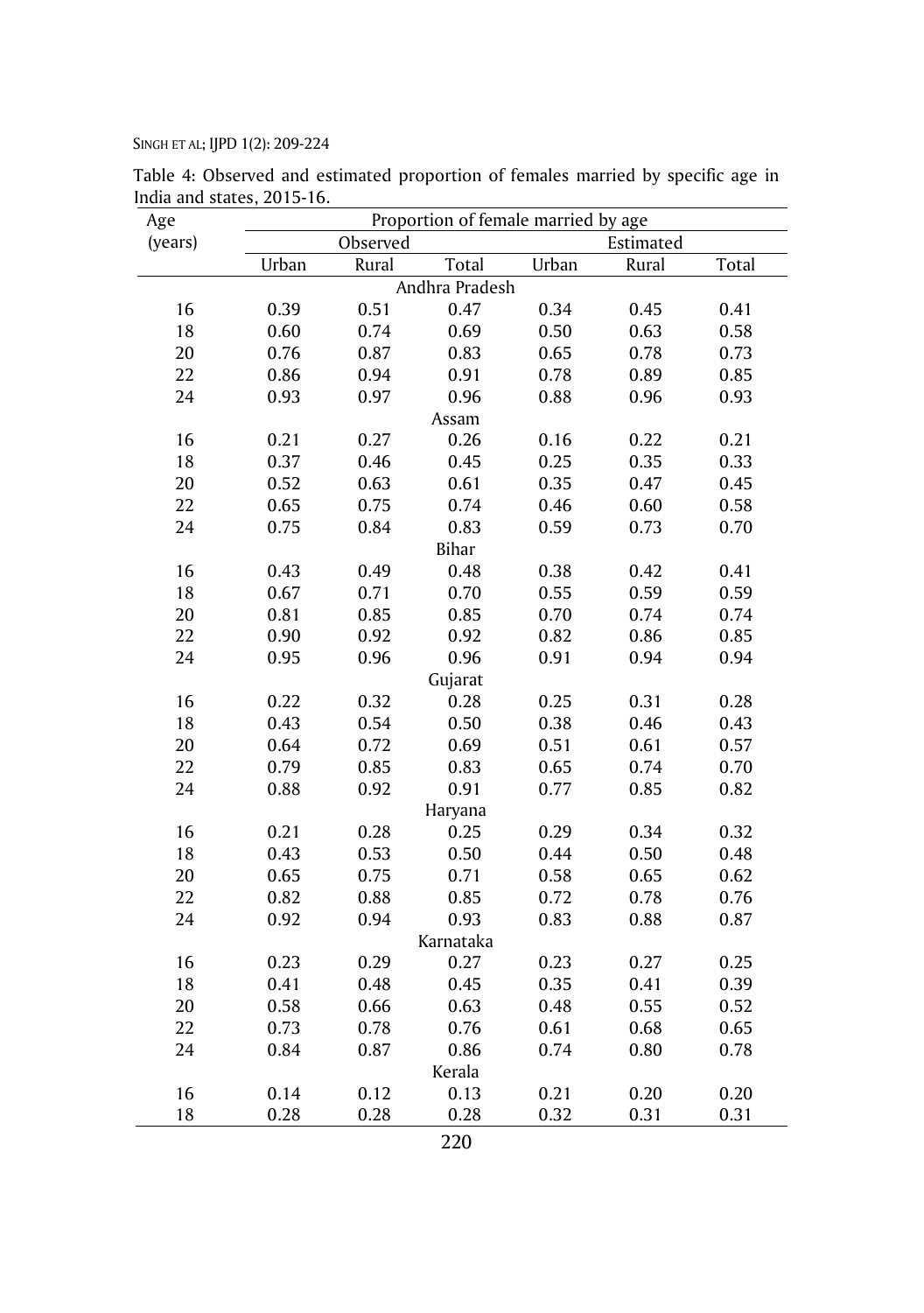| Age     |       |          | Proportion of female married by age |       |           |       |
|---------|-------|----------|-------------------------------------|-------|-----------|-------|
| (years) |       | Observed |                                     |       | Estimated |       |
|         | Urban | Rural    | Total                               | Urban | Rural     | Total |
| 20      | 0.48  | 0.47     | 0.47                                | 0.44  | 0.43      | 0.43  |
| 22      | 0.68  | 0.67     | 0.67                                | 0.57  | 0.55      | 0.56  |
| 24      | 0.81  | 0.81     | 0.81                                | 0.70  | 0.68      | 0.69  |
|         |       |          | Madhya Pradesh                      |       |           |       |
| 16      | 0.36  | 0.52     | 0.47                                | 0.30  | 0.43      | 0.38  |
| 18      | 0.58  | 0.74     | 0.69                                | 0.45  | 0.61      | 0.55  |
| 20      | 0.74  | 0.86     | 0.82                                | 0.60  | 0.76      | 0.70  |
| 22      | 0.84  | 0.93     | 0.90                                | 0.73  | 0.87      | 0.82  |
| 24      | 0.91  | 0.96     | 0.94                                | 0.84  | 0.95      | 0.92  |
|         |       |          | Maharashtra                         |       |           |       |
| 16      | 0.26  | 0.33     | 0.31                                | 0.27  | 0.35      | 0.31  |
| 18      | 0.47  | 0.57     | 0.53                                | 0.41  | 0.51      | 0.47  |
| 20      | 0.65  | 0.76     | 0.72                                | 0.55  | 0.66      | 0.62  |
| 22      | 0.79  | 0.88     | 0.84                                | 0.69  | 0.79      | 0.75  |
| 24      | 0.89  | 0.94     | 0.92                                | 0.81  | 0.89      | 0.86  |
|         |       |          | Odisha                              |       |           |       |
| 16      | 0.25  | 0.29     | 0.28                                | 0.24  | 0.29      | 0.28  |
| 18      | 0.45  | 0.51     | 0.50                                | 0.37  | 0.44      | 0.42  |
| 20      | 0.63  | 0.71     | 0.70                                | 0.50  | 0.59      | 0.57  |
| 22      | 0.76  | 0.83     | 0.82                                | 0.64  | 0.72      | 0.70  |
| 24      | 0.86  | 0.91     | 0.90                                | 0.76  | 0.84      | 0.82  |
|         |       |          | Punjab                              |       |           |       |
| 16      | 0.10  | 0.10     | 0.10                                | 0.22  | 0.25      | 0.24  |
| 18      | 0.27  | 0.31     | 0.30                                | 0.35  | 0.39      | 0.37  |
| 20      | 0.50  | 0.58     | 0.55                                | 0.47  | 0.52      | 0.50  |
| 22      | 0.71  | 0.78     | 0.75                                | 0.60  | 0.66      | 0.64  |
| 24      | 0.85  | 0.90     | 0.88                                | 0.73  | 0.78      | 0.76  |
|         |       |          | Rajasthan                           |       |           |       |
| 16      | 0.32  | 0.45     | 0.41                                | 0.32  | 0.43      | 0.39  |
| 18      | 0.54  | 0.70     | 0.65                                | 0.47  | 0.61      | 0.56  |
| 20      | 0.73  | 0.86     | 0.82                                | 0.62  | 0.76      | 0.72  |
| 22      | 0.85  | 0.94     | 0.91                                | 0.75  | 0.87      | 0.84  |
| 24      | 0.93  | 0.97     | 0.96                                | 0.86  | 0.95      | 0.92  |
|         |       |          | Tamil Nadu                          |       |           |       |
| 16      | 0.22  | 0.31     | 0.27                                | 0.25  | 0.31      | 0.27  |
| 18      | 0.41  | 0.53     | 0.47                                | 0.38  | 0.46      | 0.42  |
| 20      | 0.62  | 0.72     | 0.67                                | 0.51  | 0.60      | 0.56  |
| 22      | 0.76  | 0.84     | 0.80                                | 0.64  | 0.74      | 0.69  |
| 24      | 0.87  | 0.92     | 0.89                                | 0.77  | 0.85      | 0.81  |
|         |       |          | Uttar Pradesh                       |       |           |       |
| 16      | 0.32  | 0.48     | 0.43                                | 0.32  | 0.44      | 0.40  |

STATISTICAL INVESTIGATION OF FEMALE AGE AT MARRIAGE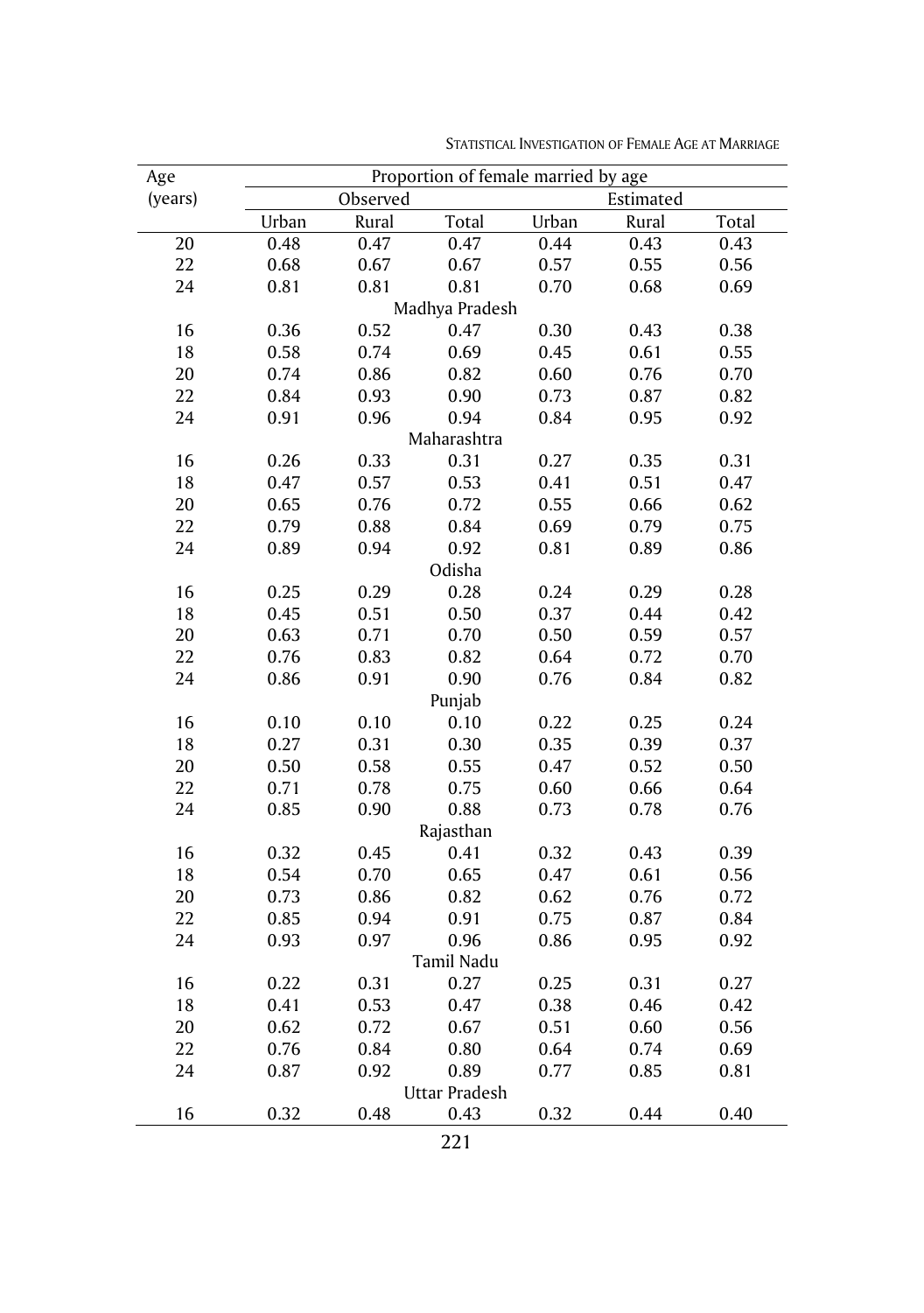| Age     |       | Proportion of female married by age |             |       |           |       |  |  |
|---------|-------|-------------------------------------|-------------|-------|-----------|-------|--|--|
| (years) |       | Observed                            |             |       | Estimated |       |  |  |
|         | Urban | Rural                               | Total       | Urban | Rural     | Total |  |  |
| 18      | 0.56  | 0.73                                | 0.68        | 0.48  | 0.62      | 0.57  |  |  |
| 20      | 0.75  | 0.87                                | 0.84        | 0.63  | 0.77      | 0.72  |  |  |
| 22      | 0.86  | 0.94                                | 0.92        | 0.76  | 0.88      | 0.84  |  |  |
| 24      | 0.93  | 0.97                                | 0.96        | 0.87  | 0.95      | 0.93  |  |  |
|         |       |                                     | West Bengal |       |           |       |  |  |
| 16      | 0.32  | 0.44                                | 0.40        | 0.26  | 0.40      | 0.34  |  |  |
| 18      | 0.54  | 0.70                                | 0.65        | 0.39  | 0.57      | 0.50  |  |  |
| 20      | 0.70  | 0.86                                | 0.81        | 0.53  | 0.72      | 0.65  |  |  |
| 22      | 0.81  | 0.92                                | 0.89        | 0.66  | 0.84      | 0.78  |  |  |
| 24      | 0.88  | 0.96                                | 0.93        | 0.79  | 0.93      | 0.89  |  |  |
|         |       |                                     | India       |       |           |       |  |  |
| 16      | 0.26  | 0.36                                | 0.33        | 0.34  | 0.45      | 0.41  |  |  |
| 18      | 0.46  | 0.58                                | 0.54        | 0.50  | 0.63      | 0.58  |  |  |
| 20      | 0.64  | 0.75                                | 0.71        | 0.65  | 0.78      | 0.73  |  |  |
| 22      | 0.78  | 0.85                                | 0.83        | 0.78  | 0.89      | 0.85  |  |  |
| 24      | 0.87  | 0.91                                | 0.90        | 0.88  | 0.96      | 0.93  |  |  |

SINGH ET AL; IJPD 1(2): 209-224

Source: Authors' calculations.

# **Conclusions**

In this paper, we have proposed a probability model that describes the distribution of the age at marriage of females. Application of the model to the data available from the National Family Health Survey suggests that the model provides a very good fit to the observed data. The model can be used for prediction purposes and for smoothing the data on female age at marriage as it is well known that the reported data on female age at marriage are associated with number of errors including errors associated with digit preference and recall lapse. The proposed model has only one parameter which depends upon the lower and upper bounds of the model. Changing the upper and lower bounds of the model leads to the change in the parameter of the model. As such, the model can be used for simulation purposes also. By changing the lower and upper bounds of the model, one can obtain the likely estimates of the mean age marriage which may be useful for formulating policies designing programmes directed towards modifying the distribution of age at marriage of females.

### References

Agarwal SN (1962) *Age at marriage in India*. Allahabad, Kitab Mahal. Alho J (2016) Modelling incidence of nuptiality. *Sociological Methodology*46(1): 283-318.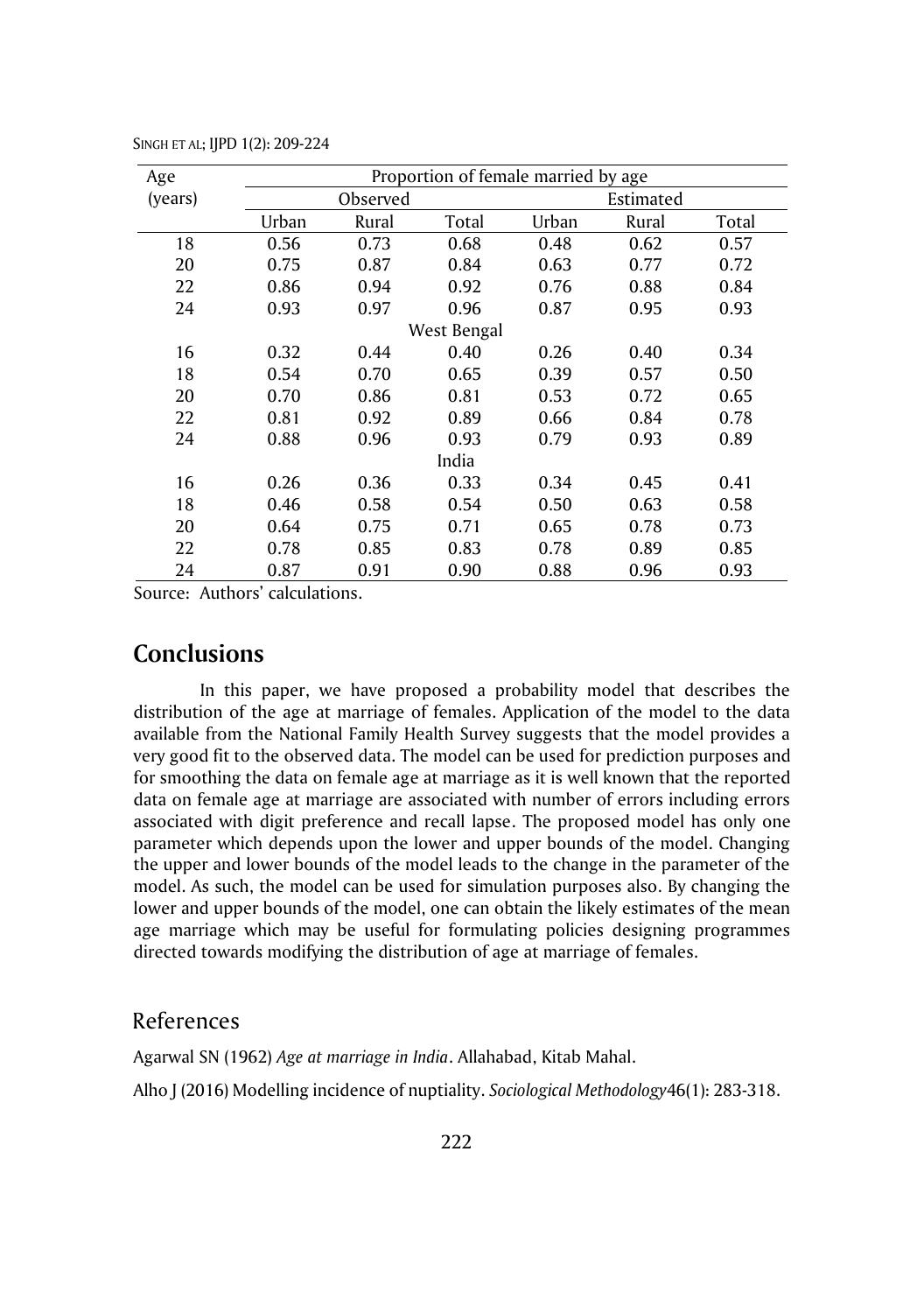- Coale A J (1971) Age patterns of marriage. *Population Studies* 25(2): 193-214.
- Coale AJ, MeNeil DR (1972) The distribution by age of the frequency of first marriage in a female cohort. *Journal of American Statistical Association* 67(340): 743-749.
- Dickman A (1989) Diffusion and survival models for the process of entry into marriage. *Journal of Mathematical Sociology* 14(1): 31-44.
- Henry L (1972) Nuptiality. *Theoretical Population Biology* 3(2): 135-152.
- Hernes G (1972) The process of entry into first marriage. *American Sociological Review* 37(2): 173-182.
- Hill K (1977) Estimating adult mortality levels from information on widowhood. *Population Studies* 31(1): 75-84.
- Hyrenius H, Holmberry I, Carlsson M (1967) *Demographic Methods, DM3*.Goteborg, University of Goteborg. Demographic Institute.
- Islam MN (1984) Estimation of mean age at marriage: Use of a simple mathematical model. *Rural Demography* 11(1-2): 39-59.
- Kolmogorov AN (1933) Sulla determinazione empirica di una legge di distribuzione. *Giornale dell' Istituto Italiano degli Attuari* 4: 83–91.
- Krishnan P (1971) A note on changes in age at marriage of females and their effect on the birth rate in India. *Social biology* 18(2): 200-202.
- Malaker CR (1985) Modelling of Indian nuptiality. *Sankhya* Series B: 118-127.
- Malaker CR (1987) On recent developments of marriage models and their applications to Indian nuptiality. *Genus* 43(1-2): 93-102.
- Matthews AP, Garenne ML (2013a) A dynamic model of the marriage market-part 1: matching algorithm based on age preference and availability. *Theoretical Population Biology* 88: 78-85.
- Matthews AP, Garenne ML (2013b) A dynamic model of the marriage market-part 2: simulation of marital states and application to empirical data. *Theoretical Population Biology* 88: 86-93.
- McFarland DD (1972) Comparison of alternative marriage models. In TNE Greville (Ed) *Population Dynamics*. New York, Academic Press.
- McFarland DD (1975) Models of marriage and fertility. *Social Forces* 54: 66-83.
- Mishra A (1979) On the fitting of a mathematical model to the statistics of age at first marriage. *Demography India* 8(1-2): 292-297.
- Mitter P (1989) Compound arrival times and a search model of marriage. *Journal of Mathematical Sociology* 15(1): 1-9.